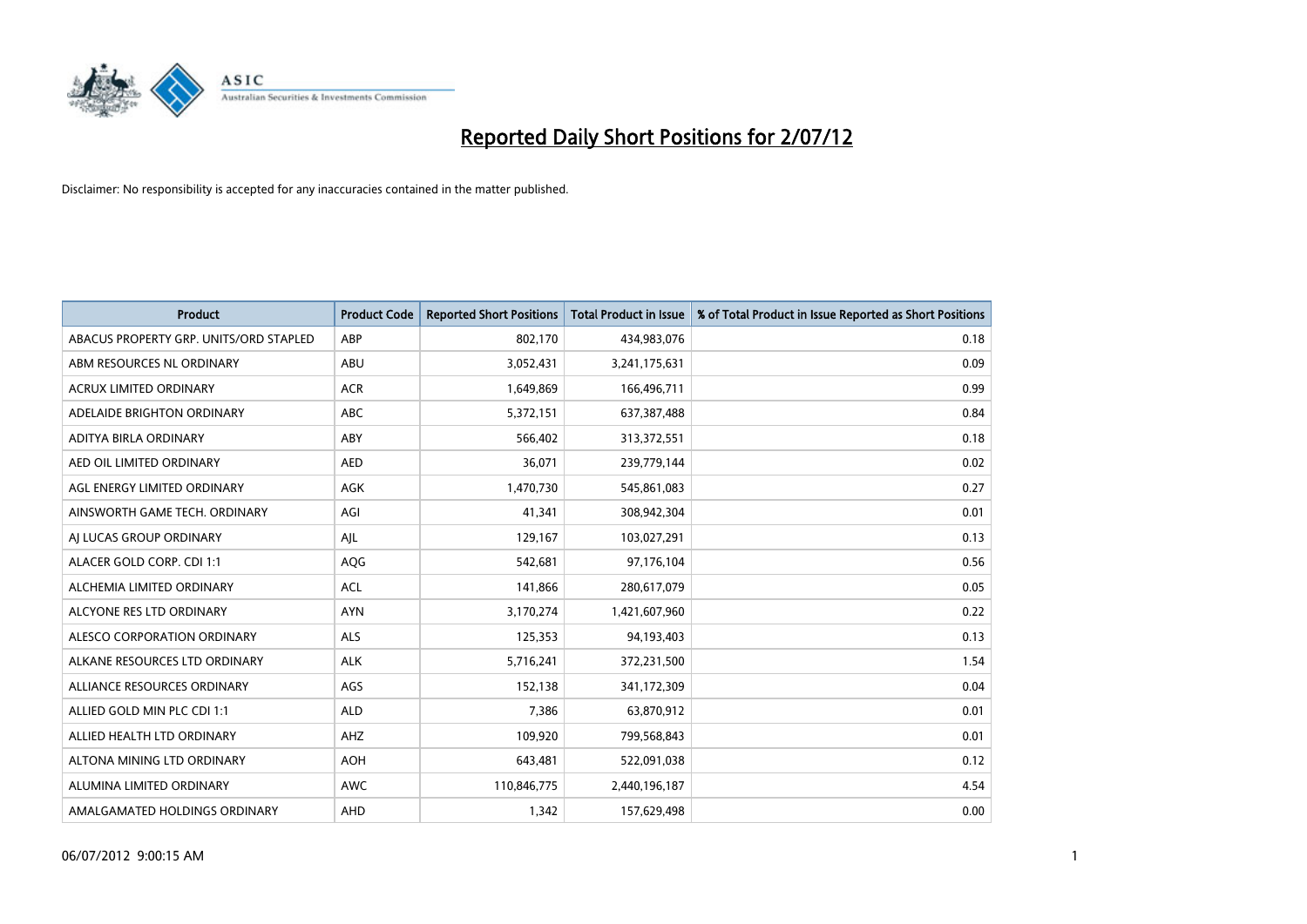

| <b>Product</b>                          | <b>Product Code</b> | <b>Reported Short Positions</b> | <b>Total Product in Issue</b> | % of Total Product in Issue Reported as Short Positions |
|-----------------------------------------|---------------------|---------------------------------|-------------------------------|---------------------------------------------------------|
| AMCOM TELECOMM, ORDINARY                | AMM                 | 107,830                         | 241,491,904                   | 0.04                                                    |
| AMCOR LIMITED ORDINARY                  | <b>AMC</b>          | 2,705,434                       | 1,206,684,923                 | 0.22                                                    |
| AMP LIMITED ORDINARY                    | AMP                 | 7,423,387                       | 2,894,931,180                 | 0.26                                                    |
| AMPELLA MINING ORDINARY                 | <b>AMX</b>          | 4,247,437                       | 240,600,493                   | 1.77                                                    |
| ANGLOGOLD ASHANTI CDI 5:1               | AGG                 |                                 | 89,207,765                    | 0.00                                                    |
| ANSELL LIMITED ORDINARY                 | <b>ANN</b>          | 3,101,010                       | 130,656,668                   | 2.37                                                    |
| ANTARES ENERGY LTD ORDINARY             | <b>AZZ</b>          | 151.770                         | 259,950,000                   | 0.06                                                    |
| ANZ BANKING GRP LTD ORDINARY            | ANZ                 | 7,458,612                       | 2,679,690,754                 | 0.28                                                    |
| APA GROUP STAPLED SECURITIES            | APA                 | 7,767,634                       | 644,485,583                   | 1.21                                                    |
| APN NEWS & MEDIA ORDINARY               | <b>APN</b>          | 21,203,583                      | 649,010,756                   | 3.27                                                    |
| AQUARIUS PLATINUM. ORDINARY             | <b>AOP</b>          | 14,587,846                      | 470,312,578                   | 3.10                                                    |
| AQUILA RESOURCES ORDINARY               | <b>AQA</b>          | 4,971,216                       | 411,804,442                   | 1.21                                                    |
| ARAFURA RESOURCE LTD ORDINARY           | ARU                 | 5,326,420                       | 396,004,144                   | 1.35                                                    |
| ARB CORPORATION ORDINARY                | <b>ARP</b>          | 70,419                          | 72,481,302                    | 0.10                                                    |
| ARDENT LEISURE GROUP STAPLED SECURITIES | AAD                 | 1,275,058                       | 334,209,401                   | 0.38                                                    |
| ARGO INVESTMENTS ORDINARY               | ARG                 | 31                              | 625,946,521                   | 0.00                                                    |
| ARISTOCRAT LEISURE ORDINARY             | <b>ALL</b>          | 17,504,854                      | 550,502,889                   | 3.18                                                    |
| ARRIUM LTD ORDINARY                     | ARI                 | 6,659,749                       | 1,345,665,626                 | 0.49                                                    |
| ASCIANO LIMITED ORDINARY                | <b>AIO</b>          | 4,823,929                       | 975,385,664                   | 0.49                                                    |
| ASG GROUP LIMITED ORDINARY              | <b>ASZ</b>          | 271,510                         | 172,152,079                   | 0.16                                                    |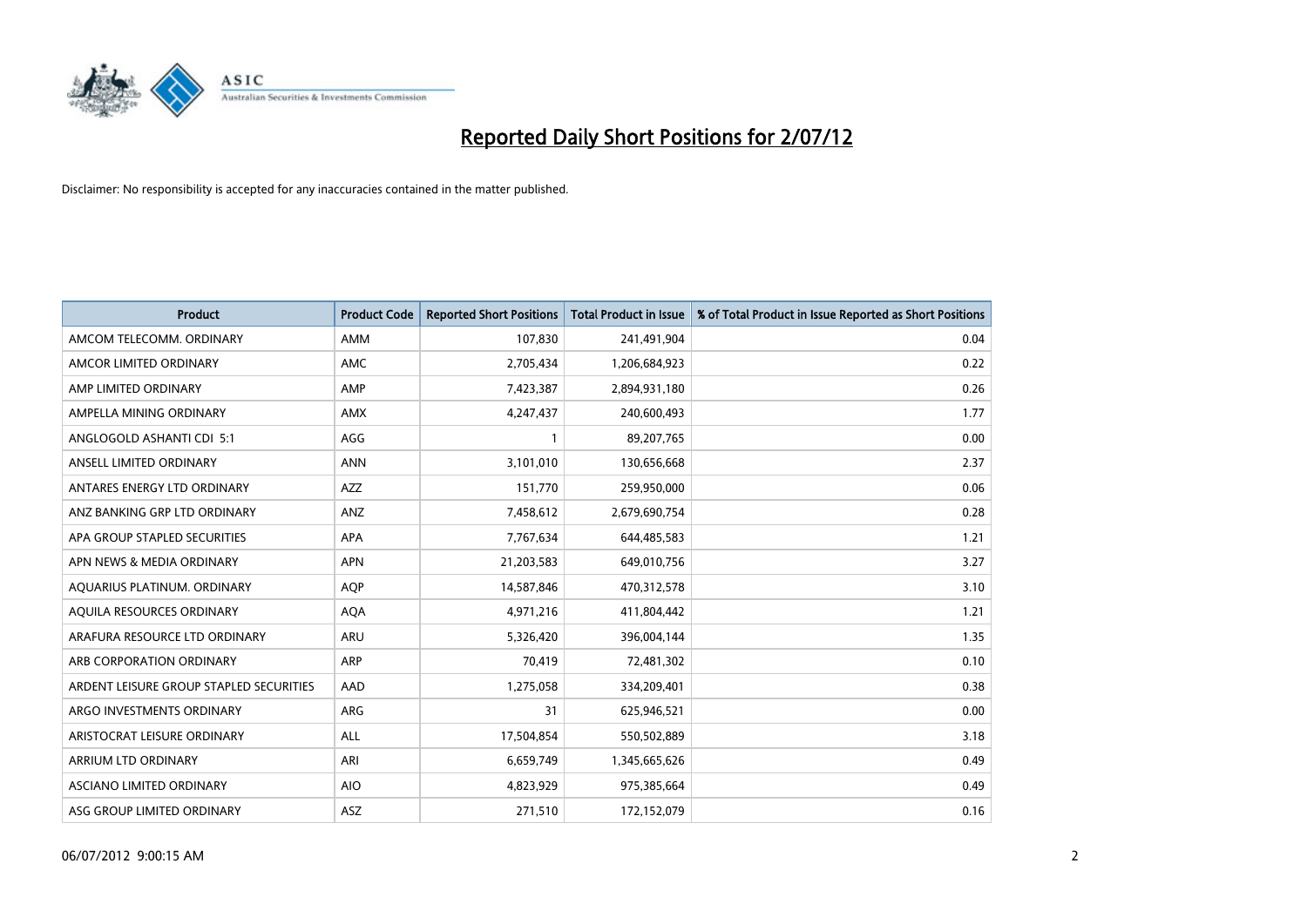

| <b>Product</b>                          | <b>Product Code</b> | <b>Reported Short Positions</b> | <b>Total Product in Issue</b> | % of Total Product in Issue Reported as Short Positions |
|-----------------------------------------|---------------------|---------------------------------|-------------------------------|---------------------------------------------------------|
| ASPEN GROUP ORD/UNITS STAPLED           | <b>APZ</b>          | 129,603                         | 600,507,326                   | 0.02                                                    |
| ASPIRE MINING LTD ORDINARY              | <b>AKM</b>          | 270,129                         | 620,594,556                   | 0.04                                                    |
| ASTRO JAP PROP GROUP STAPLED SECURITIES | AJA                 | 9,290                           | 58,445,002                    | 0.02                                                    |
| ASX LIMITED ORDINARY                    | ASX                 | 3,608,949                       | 175,136,729                   | 2.06                                                    |
| ATLANTIC LIMITED ORDINARY               | ATI                 | 60.000                          | 143,393,703                   | 0.04                                                    |
| ATLAS IRON LIMITED ORDINARY             | <b>AGO</b>          | 8,494,365                       | 904,580,993                   | 0.94                                                    |
| AUCKLAND INTERNATION ORDINARY           | <b>AIA</b>          | 50.000                          | 1,322,564,489                 | 0.00                                                    |
| <b>AURORA OIL &amp; GAS ORDINARY</b>    | <b>AUT</b>          | 6,565,954                       | 445,458,159                   | 1.47                                                    |
| AUSDRILL LIMITED ORDINARY               | ASL                 | 1,696,127                       | 304,397,289                   | 0.56                                                    |
| AUSENCO LIMITED ORDINARY                | <b>AAX</b>          | 468,470                         | 123,872,665                   | 0.38                                                    |
| AUSTAL LIMITED ORDINARY                 | ASB                 | 194,698                         | 188,193,007                   | 0.10                                                    |
| <b>AUSTBROKERS HOLDINGS ORDINARY</b>    | <b>AUB</b>          | 120                             | 55,999,095                    | 0.00                                                    |
| <b>AUSTIN ENGINEERING ORDINARY</b>      | <b>ANG</b>          | 20,490                          | 72,314,403                    | 0.03                                                    |
| AUSTRALAND PROPERTY STAPLED SECURITY    | <b>ALZ</b>          | 123,412                         | 576,846,597                   | 0.02                                                    |
| AUSTRALIAN AGRICULT, ORDINARY           | <b>AAC</b>          | 534,973                         | 312,905,085                   | 0.17                                                    |
| AUSTRALIAN INFRASTR. UNITS/ORDINARY     | <b>AIX</b>          | 11,486,962                      | 620,733,944                   | 1.85                                                    |
| AUSTRALIAN PHARM, ORDINARY              | API                 | 254,289                         | 488,115,883                   | 0.05                                                    |
| AUTOMOTIVE HOLDINGS ORDINARY            | <b>AHE</b>          | 5,675                           | 260,579,682                   | 0.00                                                    |
| AVIENNINGS LIMITED ORDINARY             | AVI                 | 575,001                         | 274,588,694                   | 0.21                                                    |
| AWE LIMITED ORDINARY                    | <b>AWE</b>          | 1,538,320                       | 521,871,941                   | 0.29                                                    |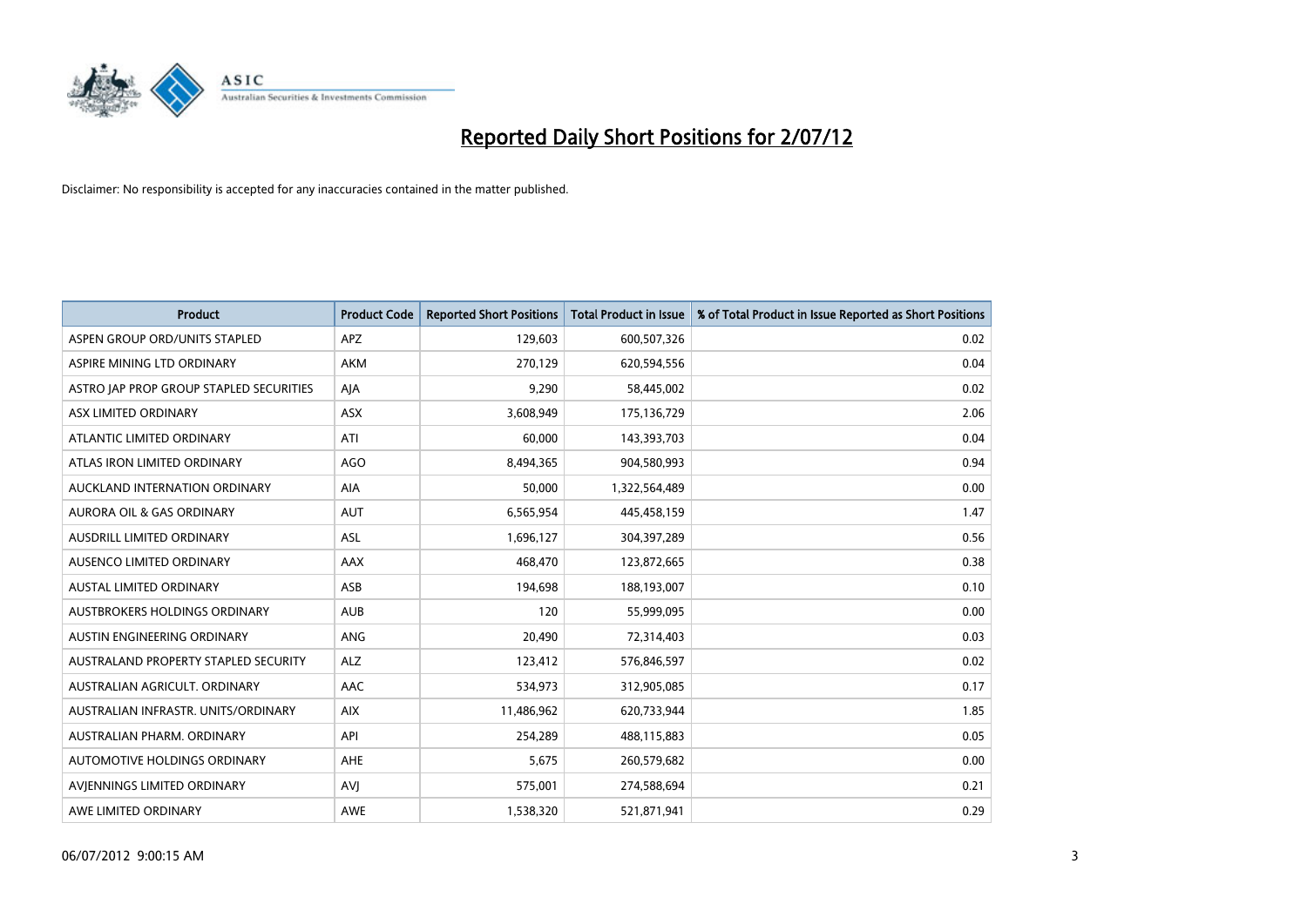

| <b>Product</b>                       | <b>Product Code</b> | <b>Reported Short Positions</b> | <b>Total Product in Issue</b> | % of Total Product in Issue Reported as Short Positions |
|--------------------------------------|---------------------|---------------------------------|-------------------------------|---------------------------------------------------------|
| AZIMUTH RES LTD ORDINARY             | <b>AZH</b>          | 1,364,221                       | 401,518,304                   | 0.34                                                    |
| AZUMAH RESOURCES ORDINARY            | <b>AZM</b>          | 743,919                         | 333,614,096                   | 0.22                                                    |
| <b>BANDANNA ENERGY ORDINARY</b>      | <b>BND</b>          | 3,685,893                       | 528,481,199                   | 0.70                                                    |
| BANK OF QUEENSLAND. ORDINARY         | <b>BOQ</b>          | 9,466,986                       | 308,797,224                   | 3.07                                                    |
| <b>BASE RES LIMITED ORDINARY</b>     | <b>BSE</b>          | 727,920                         | 460,440,029                   | 0.16                                                    |
| <b>BATHURST RESOURCES ORDINARY</b>   | <b>BTU</b>          | 34,163,432                      | 695,747,997                   | 4.91                                                    |
| <b>BC IRON LIMITED ORDINARY</b>      | <b>BCI</b>          | 279,511                         | 103,861,000                   | 0.27                                                    |
| BEACH ENERGY LIMITED ORDINARY        | <b>BPT</b>          | 27,059,182                      | 1,255,464,157                 | 2.16                                                    |
| BEADELL RESOURCE LTD ORDINARY        | <b>BDR</b>          | 12,211,401                      | 716,004,752                   | 1.71                                                    |
| BENDIGO AND ADELAIDE ORDINARY        | <b>BEN</b>          | 6,810,431                       | 396,604,957                   | 1.72                                                    |
| BENITEC BIOPHARMA ORDINARY           | <b>BLT</b>          | 75,000                          | 970,628,529                   | 0.01                                                    |
| BERKELEY RESOURCES ORDINARY          | <b>BKY</b>          | 359,026                         | 179,298,273                   | 0.20                                                    |
| BETASHARES ASX RES ETF UNITS         | <b>ORE</b>          | 22,666                          | 4,220,217                     | 0.54                                                    |
| <b>BHP BILLITON LIMITED ORDINARY</b> | <b>BHP</b>          | 5,926,352                       | 3,211,691,105                 | 0.18                                                    |
| <b>BILLABONG ORDINARY</b>            | <b>BBG</b>          | 38,048,236                      | 410,969,573                   | 9.26                                                    |
| <b>BIOTA HOLDINGS ORDINARY</b>       | <b>BTA</b>          | 955,066                         | 182,350,316                   | 0.52                                                    |
| <b>BLACKTHORN RESOURCES ORDINARY</b> | <b>BTR</b>          | 76,439                          | 127,818,000                   | 0.06                                                    |
| BLUESCOPE STEEL LTD ORDINARY         | <b>BSL</b>          | 50,079,150                      | 3,349,185,247                 | 1.50                                                    |
| <b>BOART LONGYEAR ORDINARY</b>       | <b>BLY</b>          | 9,211,837                       | 461,163,412                   | 2.00                                                    |
| <b>BOOM LOGISTICS ORDINARY</b>       | <b>BOL</b>          | 626                             | 468,663,585                   | 0.00                                                    |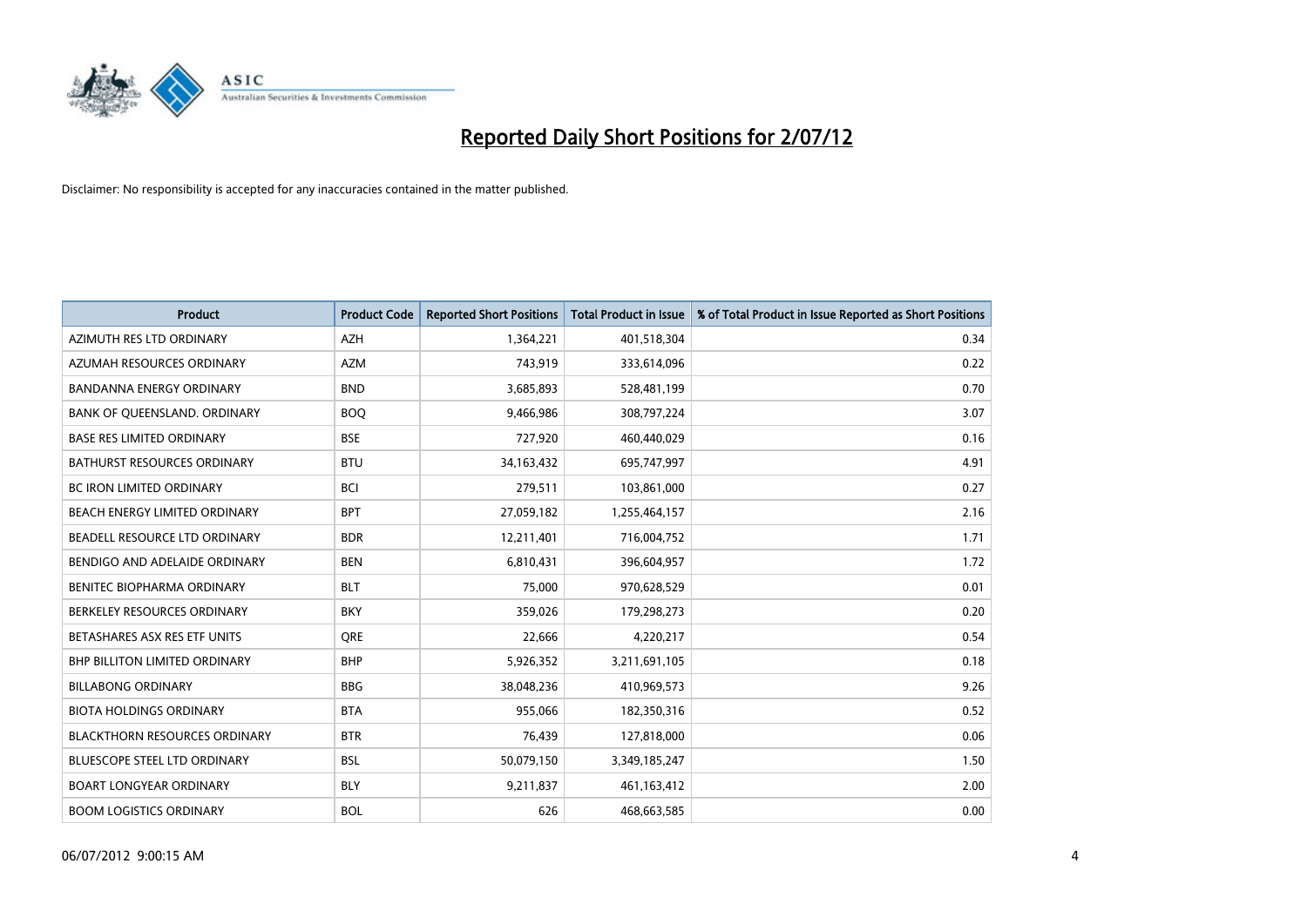

| <b>Product</b>                     | <b>Product Code</b> | <b>Reported Short Positions</b> | <b>Total Product in Issue</b> | % of Total Product in Issue Reported as Short Positions |
|------------------------------------|---------------------|---------------------------------|-------------------------------|---------------------------------------------------------|
| <b>BORAL LIMITED, ORDINARY</b>     | <b>BLD</b>          | 46,517,405                      | 758,572,140                   | 6.13                                                    |
| <b>BRADKEN LIMITED ORDINARY</b>    | <b>BKN</b>          | 1,927,213                       | 168,629,376                   | 1.14                                                    |
| <b>BRAMBLES LIMITED DEFERRED</b>   | <b>BXBN</b>         | 5,585                           | 74,048,788                    | 0.01                                                    |
| <b>BRAMBLES LIMITED ORDINARY</b>   | <b>BXB</b>          | 2,848,053                       | 1,536,059,936                 | 0.19                                                    |
| <b>BREVILLE GROUP LTD ORDINARY</b> | <b>BRG</b>          | 1,662                           | 130,095,322                   | 0.00                                                    |
| <b>BRICKWORKS LIMITED ORDINARY</b> | <b>BKW</b>          | 34,244                          | 147,567,333                   | 0.02                                                    |
| BT INVESTMENT MNGMNT ORDINARY      | <b>BTT</b>          | 224,115                         | 267,906,977                   | 0.08                                                    |
| <b>BURU ENERGY ORDINARY</b>        | <b>BRU</b>          | 9,857,368                       | 251,007,144                   | 3.93                                                    |
| <b>BWP TRUST ORDINARY UNITS</b>    | <b>BWP</b>          | 1,161,742                       | 525,255,093                   | 0.22                                                    |
| CABCHARGE AUSTRALIA ORDINARY       | CAB                 | 2,884,826                       | 120,430,683                   | 2.40                                                    |
| CALTEX AUSTRALIA ORDINARY          | <b>CTX</b>          | 5,469,953                       | 270,000,000                   | 2.03                                                    |
| <b>CAMPBELL BROTHERS ORDINARY</b>  | CPB                 | 975,615                         | 67,503,411                    | 1.45                                                    |
| CAPE LAMBERT RES LTD ORDINARY      | <b>CFE</b>          | 482,863                         | 689,108,792                   | 0.07                                                    |
| CARABELLA RES LTD ORDINARY         | <b>CLR</b>          | 317,533                         | 133,642,797                   | 0.24                                                    |
| <b>CARBON ENERGY ORDINARY</b>      | <b>CNX</b>          | 77,039                          | 773,949,722                   | 0.01                                                    |
| CARDNO LIMITED ORDINARY            | CDD                 | 867,823                         | 138,159,361                   | 0.63                                                    |
| CARNARVON PETROLEUM ORDINARY       | <b>CVN</b>          | 99,527                          | 694,644,634                   | 0.01                                                    |
| CARPENTARIA EXP. LTD ORDINARY      | CAP                 | 1,633                           | 105,191,301                   | 0.00                                                    |
| CARSALES.COM LTD ORDINARY          | <b>CRZ</b>          | 27,861,318                      | 233,689,223                   | 11.92                                                   |
| <b>CASH CONVERTERS ORDINARY</b>    | CCV                 | 31,671                          | 379,761,025                   | 0.01                                                    |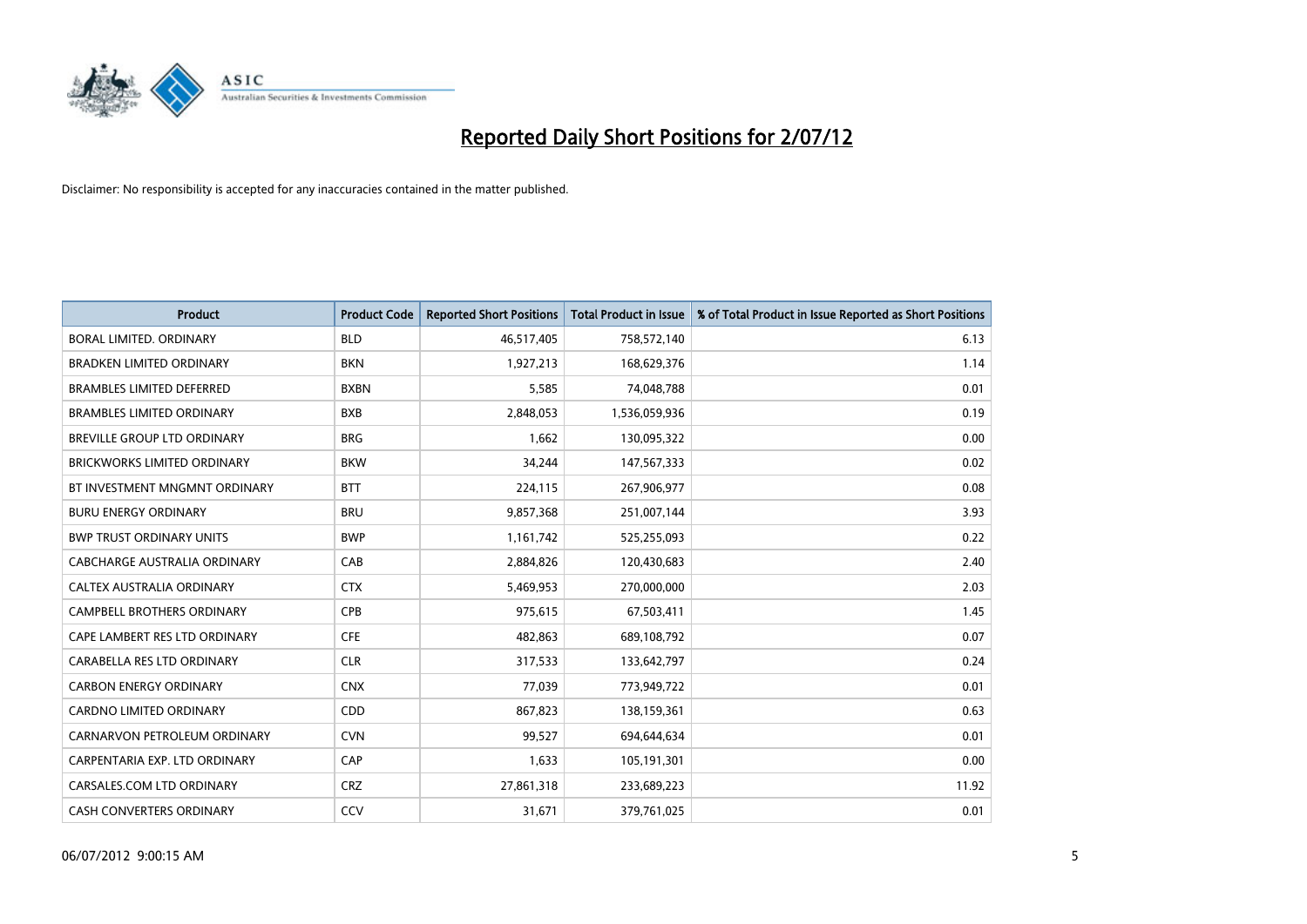

| <b>Product</b>                           | <b>Product Code</b> | <b>Reported Short Positions</b> | <b>Total Product in Issue</b> | % of Total Product in Issue Reported as Short Positions |
|------------------------------------------|---------------------|---------------------------------|-------------------------------|---------------------------------------------------------|
| <b>CENTRAL PETROLEUM ORDINARY</b>        | <b>CTP</b>          | 50,000                          | 1,383,376,265                 | 0.00                                                    |
| CENTRO RETAIL AUST ORD/UNIT STAPLED SEC  | <b>CRF</b>          | 21,827,445                      | 1,340,723,189                 | 1.63                                                    |
| <b>CERAMIC FUEL CELLS ORDINARY</b>       | <b>CFU</b>          | 146,659                         | 1,366,298,863                 | 0.01                                                    |
| CFS RETAIL TRUST GRP STAPLED SECURITIES  | <b>CFX</b>          | 68,442,438                      | 2,835,026,953                 | 2.41                                                    |
| CGA MINING LIMITED ORDINARY              | <b>CGX</b>          | 256,204                         | 337,725,726                   | 0.08                                                    |
| <b>CHALLENGER DIV.PRO. STAPLED UNITS</b> | <b>CDI</b>          | 752,929                         | 860,977,302                   | 0.09                                                    |
| <b>CHALLENGER INFRAST, STAPLED UNITS</b> | <b>CIF</b>          | 380,996                         | 316,223,785                   | 0.12                                                    |
| <b>CHALLENGER LIMITED ORDINARY</b>       | <b>CGF</b>          | 12,359,389                      | 544,827,710                   | 2.27                                                    |
| CHARTER HALL GROUP STAPLED US PROHIBIT.  | <b>CHC</b>          | 546,058                         | 296,846,225                   | 0.18                                                    |
| <b>CHARTER HALL RETAIL UNITS</b>         | <b>COR</b>          | 866,349                         | 299,628,571                   | 0.29                                                    |
| <b>CHORUS LIMITED ORDINARY</b>           | <b>CNU</b>          | 1,072,177                       | 385,082,123                   | 0.28                                                    |
| CITIGOLD CORP LTD ORDINARY               | <b>CTO</b>          | 1,355,317                       | 1,113,622,051                 | 0.12                                                    |
| <b>CLOUGH LIMITED ORDINARY</b>           | <b>CLO</b>          | 215,120                         | 773,729,263                   | 0.03                                                    |
| <b>CNPR GRP UNITS/ORD STAPLED</b>        | <b>CNP</b>          | 2.537                           | 972,414,514                   | 0.00                                                    |
| COAL OF AFRICA LTD ORDINARY              | <b>CZA</b>          | 139,829                         | 666,323,828                   | 0.02                                                    |
| <b>COALSPUR MINES LTD ORDINARY</b>       | <b>CPL</b>          | 10,442,488                      | 620,729,899                   | 1.68                                                    |
| <b>COBAR CONSOLIDATED ORDINARY</b>       | CCU                 | 304,493                         | 210,101,187                   | 0.14                                                    |
| COCA-COLA AMATIL ORDINARY                | <b>CCL</b>          | 7,694,222                       | 761,319,007                   | 1.01                                                    |
| <b>COCHLEAR LIMITED ORDINARY</b>         | <b>COH</b>          | 5,912,755                       | 56,929,432                    | 10.39                                                   |
| <b>COCKATOO COAL ORDINARY</b>            | <b>COK</b>          | 17,130,110                      | 1,016,746,908                 | 1.68                                                    |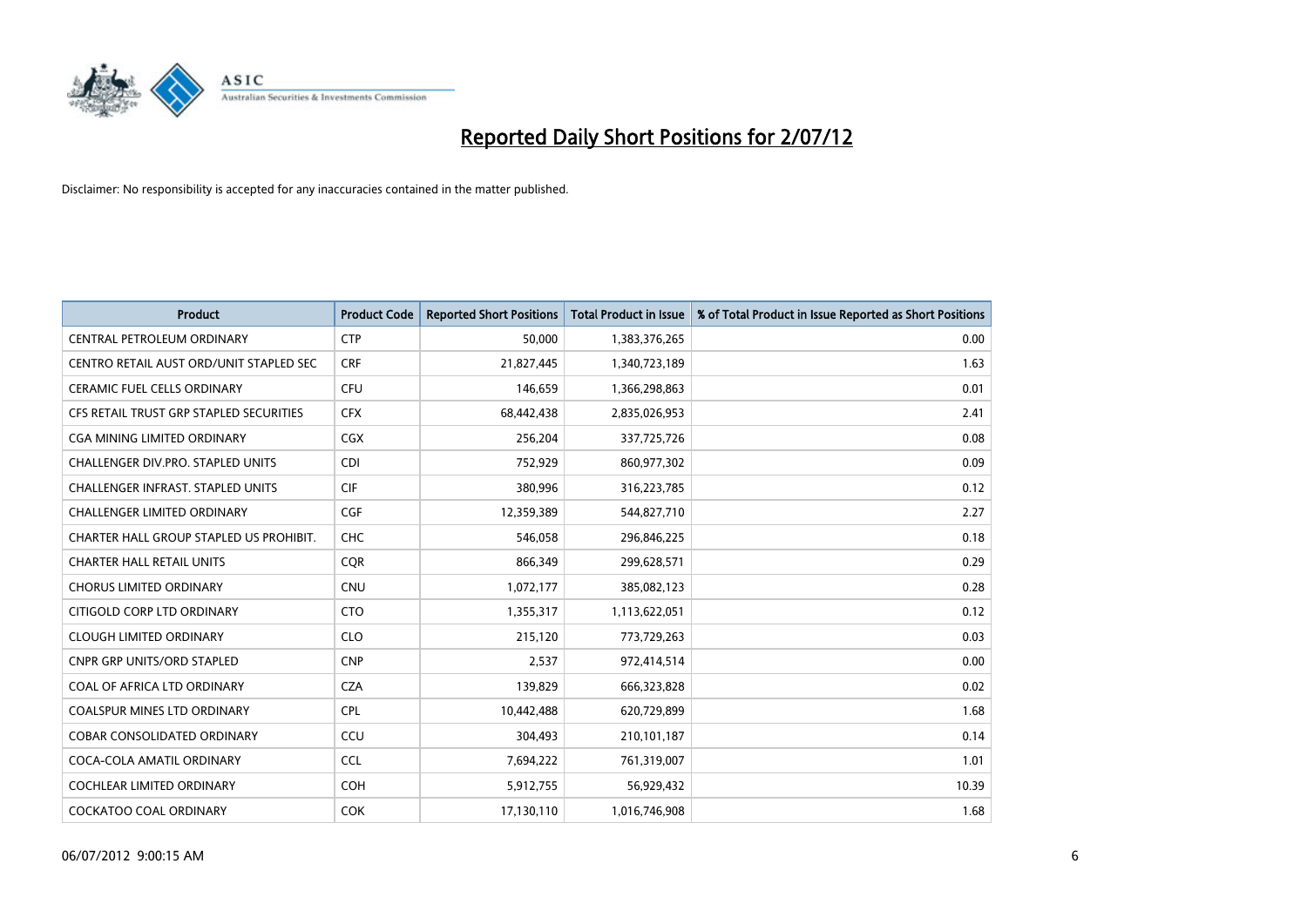

| <b>Product</b>                          | <b>Product Code</b> | <b>Reported Short Positions</b> | <b>Total Product in Issue</b> | % of Total Product in Issue Reported as Short Positions |
|-----------------------------------------|---------------------|---------------------------------|-------------------------------|---------------------------------------------------------|
| <b>COFFEY INTERNATIONAL ORDINARY</b>    | <b>COF</b>          | 272,023                         | 255,833,165                   | 0.11                                                    |
| <b>COKAL LTD ORDINARY</b>               | <b>CKA</b>          | 65,563                          | 411,046,892                   | 0.02                                                    |
| <b>COLLINS FOODS LTD ORDINARY</b>       | <b>CKF</b>          | 23,670                          | 93,000,003                    | 0.03                                                    |
| COMMONWEALTH BANK, ORDINARY             | <b>CBA</b>          | 30,897,279                      | 1,592,154,780                 | 1.94                                                    |
| <b>COMMONWEALTH PROP ORDINARY UNITS</b> | <b>CPA</b>          | 44,635,298                      | 2,347,003,413                 | 1.90                                                    |
| <b>COMPASS RESOURCES ORDINARY</b>       | <b>CMR</b>          | 7,472                           | 1,403,744,100                 | 0.00                                                    |
| <b>COMPUTERSHARE LTD ORDINARY</b>       | <b>CPU</b>          | 4,940,812                       | 555,664,059                   | 0.89                                                    |
| CONSOLIDATED MEDIA, ORDINARY            | <b>CMI</b>          | 1,200,704                       | 561,834,996                   | 0.21                                                    |
| CONTINENTAL COAL LTD ORDINARY           | CCC                 | 983                             | 430,742,398                   | 0.00                                                    |
| COOPER ENERGY LTD ORDINARY              | <b>COE</b>          | 73,947                          | 292,791,528                   | 0.03                                                    |
| <b>CREDIT CORP GROUP ORDINARY</b>       | <b>CCP</b>          | 33,759                          | 45,571,114                    | 0.07                                                    |
| <b>CROMWELL PROP STAPLED SECURITIES</b> | <b>CMW</b>          | 4,029                           | 1,169,688,943                 | 0.00                                                    |
| <b>CROWN LIMITED ORDINARY</b>           | <b>CWN</b>          | 3,555,604                       | 728,394,185                   | 0.49                                                    |
| <b>CSG LIMITED ORDINARY</b>             | CSV                 | 793.190                         | 282,567,499                   | 0.28                                                    |
| <b>CSL LIMITED ORDINARY</b>             | <b>CSL</b>          | 3,145,883                       | 509,214,861                   | 0.62                                                    |
| <b>CSR LIMITED ORDINARY</b>             | <b>CSR</b>          | 41,505,880                      | 506,000,315                   | 8.20                                                    |
| <b>CUDECO LIMITED ORDINARY</b>          | CDU                 | 5,364,891                       | 189, 185, 878                 | 2.84                                                    |
| <b>CUE ENERGY RESOURCE ORDINARY</b>     | <b>CUE</b>          | 24,777                          | 698,119,720                   | 0.00                                                    |
| <b>CUSTOMERS LIMITED ORDINARY</b>       | <b>CUS</b>          | 400,000                         | 136,280,822                   | 0.29                                                    |
| DART ENERGY LTD ORDINARY                | <b>DTE</b>          | 26,378,215                      | 768,645,654                   | 3.43                                                    |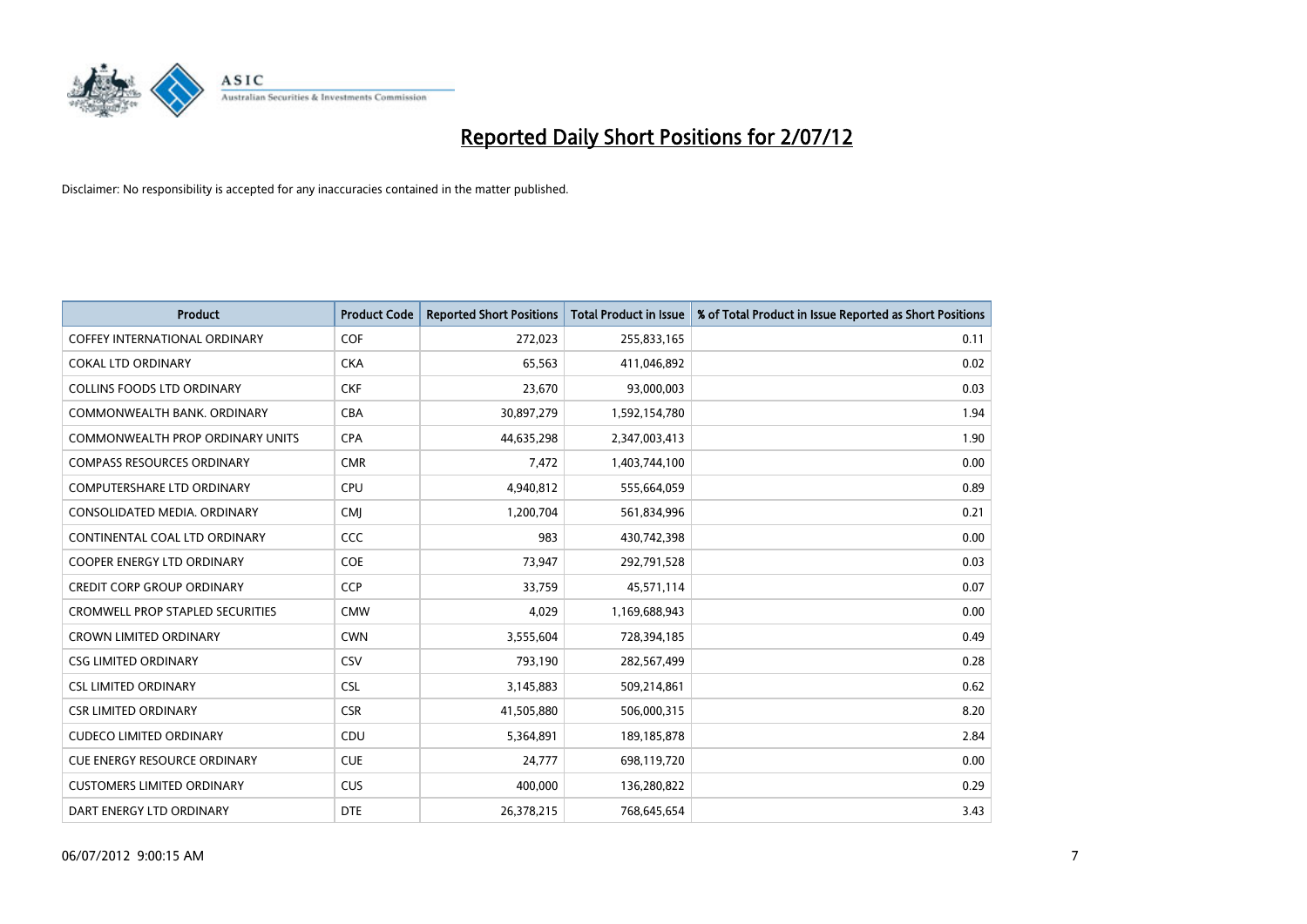

| <b>Product</b>                       | <b>Product Code</b> | <b>Reported Short Positions</b> | <b>Total Product in Issue</b> | % of Total Product in Issue Reported as Short Positions |
|--------------------------------------|---------------------|---------------------------------|-------------------------------|---------------------------------------------------------|
| DAVID JONES LIMITED ORDINARY         | <b>DJS</b>          | 49,440,097                      | 528,655,600                   | 9.35                                                    |
| DECMIL GROUP LIMITED ORDINARY        | <b>DCG</b>          | 283,455                         | 166,492,757                   | 0.17                                                    |
| DEXUS PROPERTY GROUP STAPLED UNITS   | <b>DXS</b>          | 85,084,302                      | 4,839,024,176                 | 1.76                                                    |
| DISCOVERY METALS LTD ORDINARY        | <b>DML</b>          | 15,165,945                      | 442,128,231                   | 3.43                                                    |
| DOMINO PIZZA ENTERPR ORDINARY        | <b>DMP</b>          | 341,966                         | 69,899,674                    | 0.49                                                    |
| DORAY MINERALS LTD ORDINARY          | <b>DRM</b>          | 27,303                          | 81,312,275                    | 0.03                                                    |
| DOWNER EDI LIMITED ORDINARY          | <b>DOW</b>          | 8,428,230                       | 429,100,296                   | 1.96                                                    |
| DRILLSEARCH ENERGY ORDINARY          | <b>DLS</b>          | 4,299,906                       | 337,449,196                   | 1.27                                                    |
| DUET GROUP STAPLED US PROHIBIT.      | <b>DUE</b>          | 3,977,370                       | 1,109,831,386                 | 0.36                                                    |
| DULUXGROUP LIMITED ORDINARY          | <b>DLX</b>          | 9,156,266                       | 368,984,902                   | 2.48                                                    |
| DWS LTD ORDINARY                     | <b>DWS</b>          | 2,350                           | 132,362,763                   | 0.00                                                    |
| ECHO ENTERTAINMENT ORDINARY          | EGP                 | 37,947,328                      | 767,633,686                   | 4.94                                                    |
| ELDERS LIMITED ORDINARY              | <b>ELD</b>          | 15,993,621                      | 448,598,480                   | 3.57                                                    |
| ELDORADO GOLD CORP CDI 1:1           | EAU                 | 45,890                          | 7,028,874                     | 0.65                                                    |
| ELEMENTAL MINERALS ORDINARY          | <b>ELM</b>          | 445,057                         | 243,614,280                   | 0.18                                                    |
| ELEMENTOS LIMITED ORDINARY           | <b>ELT</b>          | 16                              | 82,383,526                    | 0.00                                                    |
| <b>EMECO HOLDINGS ORDINARY</b>       | <b>EHL</b>          | 3,775,267                       | 631,237,586                   | 0.60                                                    |
| <b>ENDEAVOUR MIN CORP CDI 1:1</b>    | <b>EVR</b>          | 33,919                          | 117,438,458                   | 0.03                                                    |
| <b>ENERGY RESOURCES ORDINARY 'A'</b> | <b>ERA</b>          | 10,748,796                      | 517,725,062                   | 2.08                                                    |
| ENERGY WORLD CORPOR, ORDINARY        | <b>EWC</b>          | 13,455,409                      | 1,734,166,672                 | 0.78                                                    |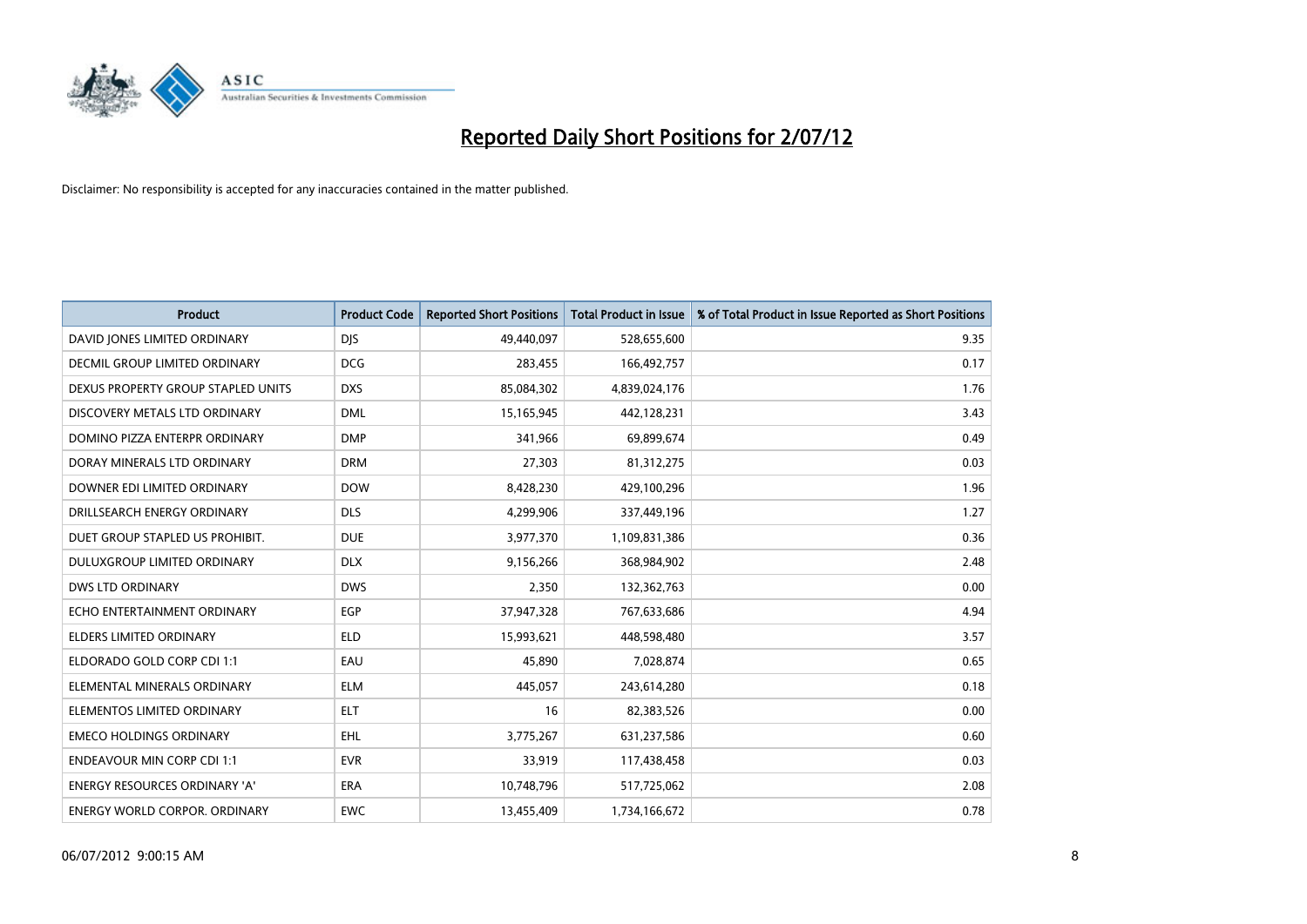

| <b>Product</b>                               | <b>Product Code</b> | <b>Reported Short Positions</b> | <b>Total Product in Issue</b> | % of Total Product in Issue Reported as Short Positions |
|----------------------------------------------|---------------------|---------------------------------|-------------------------------|---------------------------------------------------------|
| <b>ENVESTRA LIMITED ORDINARY</b>             | <b>ENV</b>          | 12,361,010                      | 1,572,392,111                 | 0.79                                                    |
| EQUATORIAL RES LTD ORDINARY                  | EQX                 | 123,917                         | 117,235,353                   | 0.11                                                    |
| EUREKA ENERGY LTD ORDINARY                   | <b>EKA</b>          | 1,250,000                       | 237,764,050                   | 0.53                                                    |
| EVOLUTION MINING LTD ORDINARY                | <b>EVN</b>          | 2,103,281                       | 707,105,713                   | 0.30                                                    |
| <b>EXCO RESOURCES LTD ORDINARY</b>           | <b>EXS</b>          | 50,060                          | 356,044,187                   | 0.01                                                    |
| FAIRFAX MEDIA LTD ORDINARY                   | <b>FXI</b>          | 322,841,665                     | 2,351,955,725                 | 13.73                                                   |
| FAR LTD ORDINARY                             | <b>FAR</b>          | 21,910,312                      | 2,499,846,742                 | 0.88                                                    |
| FISHER & PAYKEL H. ORDINARY                  | <b>FPH</b>          | 5,000                           | 530,053,399                   | 0.00                                                    |
| <b>FKP PROPERTY GROUP STAPLED SECURITIES</b> | <b>FKP</b>          | 33,621,808                      | 1,211,033,858                 | 2.78                                                    |
| FLEETWOOD CORP ORDINARY                      | <b>FWD</b>          | 97,212                          | 59,217,793                    | 0.16                                                    |
| FLETCHER BUILDING ORDINARY                   | <b>FBU</b>          | 8,906,622                       | 682,866,936                   | 1.30                                                    |
| FLEXIGROUP LIMITED ORDINARY                  | <b>FXL</b>          | 34,983                          | 282,113,791                   | 0.01                                                    |
| <b>FLIGHT CENTRE ORDINARY</b>                | <b>FLT</b>          | 12,734,745                      | 100,039,833                   | 12.73                                                   |
| <b>FLINDERS MINES LTD ORDINARY</b>           | <b>FMS</b>          | 850,849                         | 1,821,300,404                 | 0.05                                                    |
| <b>FOCUS MINERALS LTD ORDINARY</b>           | <b>FML</b>          | 584,702                         | 4,320,773,701                 | 0.01                                                    |
| <b>FORGE GROUP LIMITED ORDINARY</b>          | FGE                 | 360,489                         | 86,169,014                    | 0.42                                                    |
| FORTESCUE METALS GRP ORDINARY                | <b>FMG</b>          | 178,442,121                     | 3,113,798,659                 | 5.73                                                    |
| <b>G.U.D. HOLDINGS ORDINARY</b>              | <b>GUD</b>          | 1,099,272                       | 70,803,455                    | 1.55                                                    |
| <b>G8 EDUCATION LIMITED ORDINARY</b>         | GEM                 |                                 | 203,770,273                   | 0.00                                                    |
| <b>GALAXY RESOURCES ORDINARY</b>             | <b>GXY</b>          | 6,976,815                       | 364,425,203                   | 1.91                                                    |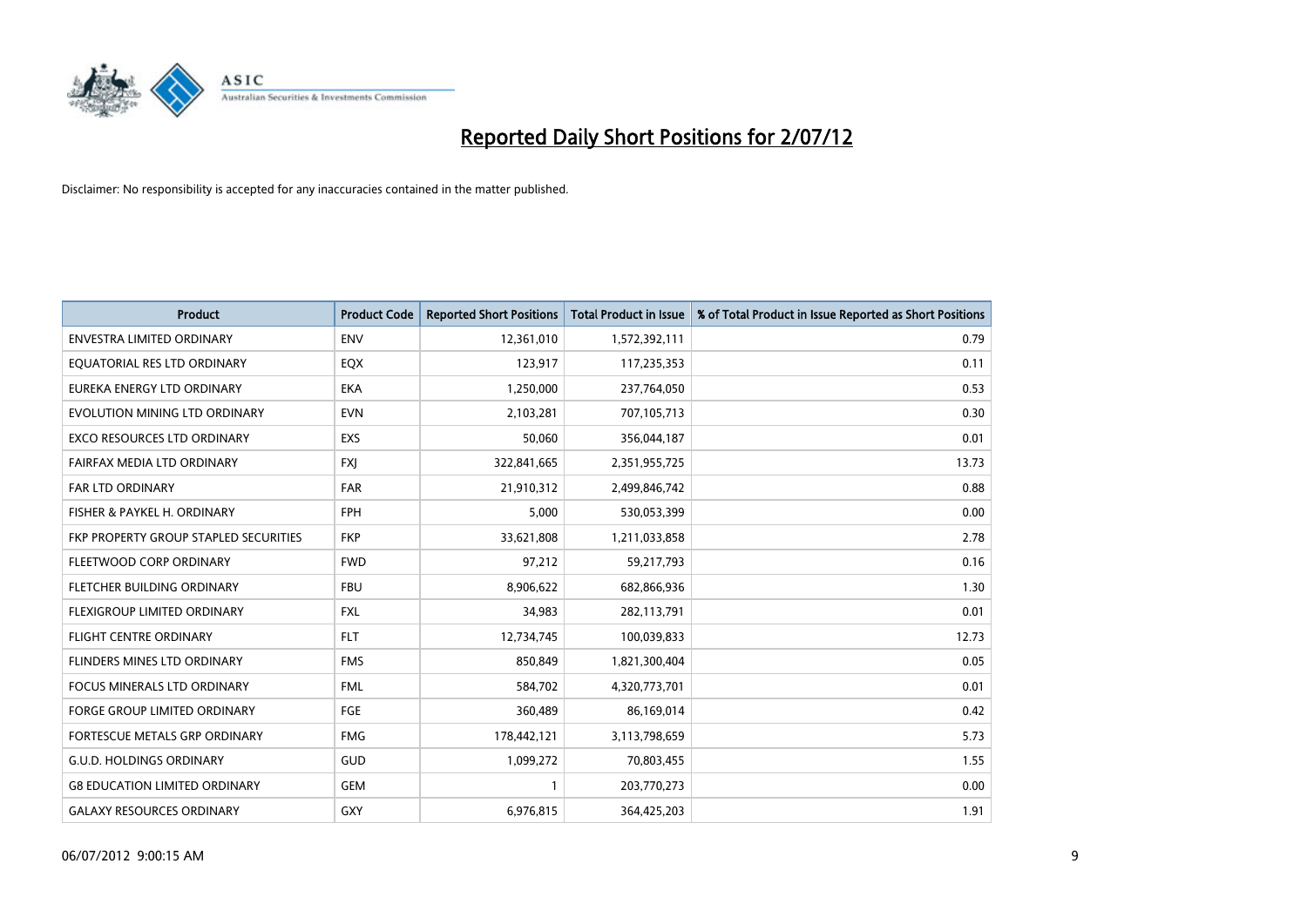

| <b>Product</b>                            | <b>Product Code</b> | <b>Reported Short Positions</b> | <b>Total Product in Issue</b> | % of Total Product in Issue Reported as Short Positions |
|-------------------------------------------|---------------------|---------------------------------|-------------------------------|---------------------------------------------------------|
| <b>GENETIC TECHNOLOGIES ORDINARY</b>      | <b>GTG</b>          | 363,000                         | 464,771,819                   | 0.08                                                    |
| <b>GEODYNAMICS LIMITED ORDINARY</b>       | GDY                 | 850                             | 406,452,608                   | 0.00                                                    |
| <b>GINDALBIE METALS LTD ORDINARY</b>      | GBG                 | 45,575,068                      | 1,247,487,454                 | 3.65                                                    |
| <b>GLOBAL CONSTRUCTION ORDINARY</b>       | GCS                 | 9,904                           | 116,464,741                   | 0.01                                                    |
| <b>GLOUCESTER COAL ORDINARY</b>           | GCL                 | 818,393                         | 218,727,665                   | 0.37                                                    |
| <b>GOLD ROAD RES LTD ORDINARY</b>         | GOR                 | 158,619                         | 389,975,665                   | 0.04                                                    |
| <b>GOLDEN RIM RESOURCES ORDINARY</b>      | <b>GMR</b>          | 20,115                          | 413,306,231                   | 0.00                                                    |
| <b>GOODMAN FIELDER, ORDINARY</b>          | <b>GFF</b>          | 40,597,002                      | 1,955,559,207                 | 2.08                                                    |
| <b>GOODMAN GROUP STAPLED US PROHIBIT.</b> | <b>GMG</b>          | 29,034,330                      | 1,605,107,475                 | 1.81                                                    |
| <b>GPT GROUP STAPLED SEC.</b>             | <b>GPT</b>          | 3,348,493                       | 1,772,547,497                 | 0.19                                                    |
| <b>GRAINCORP LIMITED A CLASS ORDINARY</b> | <b>GNC</b>          | 716,619                         | 198,318,900                   | 0.36                                                    |
| <b>GRANGE RESOURCES, ORDINARY</b>         | <b>GRR</b>          | 2,197,300                       | 1,154,766,592                 | 0.19                                                    |
| <b>GREENLAND MIN EN LTD ORDINARY</b>      | GGG                 | 3,815,349                       | 416,390,488                   | 0.92                                                    |
| <b>GRYPHON MINERALS LTD ORDINARY</b>      | GRY                 | 10,371,280                      | 348,264,983                   | 2.98                                                    |
| <b>GUILDFORD COAL LTD ORDINARY</b>        | <b>GUF</b>          | 2,658,648                       | 276,867,530                   | 0.96                                                    |
| <b>GUIARAT NRE COAL LTD ORDINARY</b>      | <b>GNM</b>          | 664,000                         | 993,137,858                   | 0.07                                                    |
| <b>GUNNS LIMITED ORDINARY</b>             | <b>GNS</b>          | 30,512,933                      | 848,401,559                   | 3.60                                                    |
| <b>GWA GROUP LTD ORDINARY</b>             | <b>GWA</b>          | 17,494,144                      | 302,005,514                   | 5.79                                                    |
| HARVEY NORMAN ORDINARY                    | <b>HVN</b>          | 100,746,163                     | 1,062,316,784                 | 9.48                                                    |
| <b>HASTIE GROUP LIMITED ORDINARY</b>      | <b>HST</b>          | 233.914                         | 137,353,504                   | 0.17                                                    |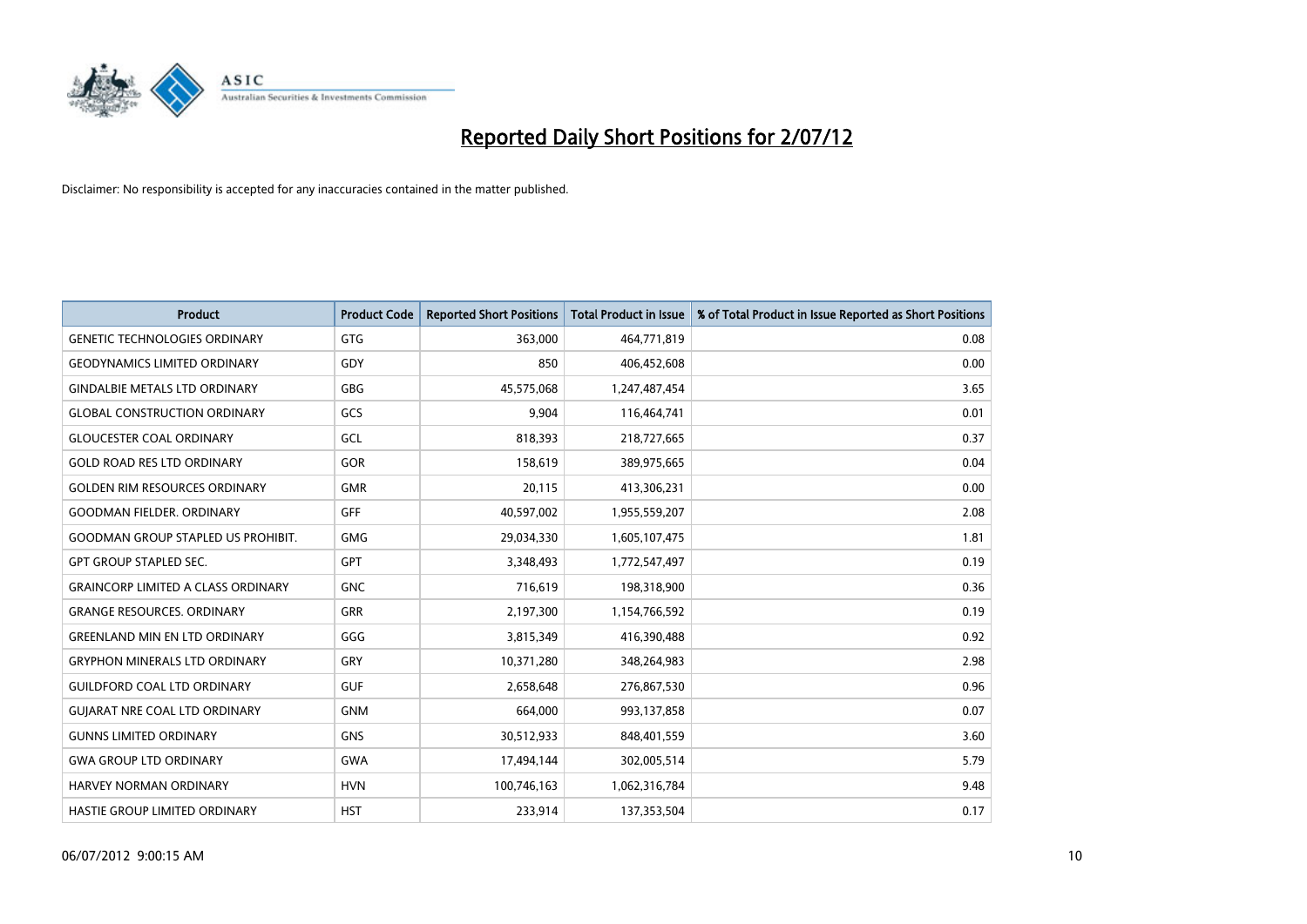

| <b>Product</b>                        | <b>Product Code</b> | <b>Reported Short Positions</b> | <b>Total Product in Issue</b> | % of Total Product in Issue Reported as Short Positions |
|---------------------------------------|---------------------|---------------------------------|-------------------------------|---------------------------------------------------------|
| HASTINGS DIVERSIFIED STAPLED SECURITY | <b>HDF</b>          | 757,592                         | 530,001,072                   | 0.14                                                    |
| HAVILAH RESOURCES NL ORDINARY         | <b>HAV</b>          | 126,344                         | 101,311,223                   | 0.12                                                    |
| <b>HENDERSON GROUP CDI 1:1</b>        | <b>HGG</b>          | 5,336,504                       | 701,518,485                   | 0.76                                                    |
| HFA HOLDINGS LIMITED ORDINARY         | <b>HFA</b>          | 3,809                           | 117,332,831                   | 0.00                                                    |
| <b>HIGHLANDS PACIFIC ORDINARY</b>     | <b>HIG</b>          | 68,520                          | 686,202,481                   | 0.01                                                    |
| HILLGROVE RES LTD ORDINARY            | <b>HGO</b>          | 4,508,858                       | 793,698,575                   | 0.57                                                    |
| HILLS HOLDINGS LTD ORDINARY           | <b>HIL</b>          | 2,462,315                       | 246,500,444                   | 1.00                                                    |
| HORIZON OIL LIMITED ORDINARY          | <b>HZN</b>          | 30,232,484                      | 1,130,811,515                 | 2.67                                                    |
| ICON ENERGY LIMITED ORDINARY          | <b>ICN</b>          | 72                              | 469,301,394                   | 0.00                                                    |
| <b>IINET LIMITED ORDINARY</b>         | <b>IIN</b>          | 120,318                         | 160,968,847                   | 0.07                                                    |
| ILUKA RESOURCES ORDINARY              | ILU                 | 38,716,298                      | 418,700,517                   | 9.25                                                    |
| <b>IMDEX LIMITED ORDINARY</b>         | <b>IMD</b>          | 327,110                         | 208,250,426                   | 0.16                                                    |
| IMF (AUSTRALIA) LTD ORDINARY          | <b>IMF</b>          | 87,019                          | 123,828,193                   | 0.07                                                    |
| <b>INCITEC PIVOT ORDINARY</b>         | IPL                 | 4,126,751                       | 1,628,730,107                 | 0.25                                                    |
| <b>INDEPENDENCE GROUP ORDINARY</b>    | <b>IGO</b>          | 11,718,603                      | 232,882,535                   | 5.03                                                    |
| INDOPHIL RESOURCES ORDINARY           | <b>IRN</b>          | 1,053,855                       | 1,203,146,194                 | 0.09                                                    |
| <b>INDUSTREA LIMITED ORDINARY</b>     | IDL                 | 568,438                         | 370,268,218                   | 0.15                                                    |
| INFIGEN ENERGY STAPLED SECURITIES     | <b>IFN</b>          | 5,596,901                       | 762,265,972                   | 0.73                                                    |
| <b>INSURANCE AUSTRALIA ORDINARY</b>   | IAG                 | 6,261,265                       | 2,079,034,021                 | 0.30                                                    |
| INTEGRA MINING LTD, ORDINARY          | <b>IGR</b>          | 3,841,266                       | 846,343,881                   | 0.45                                                    |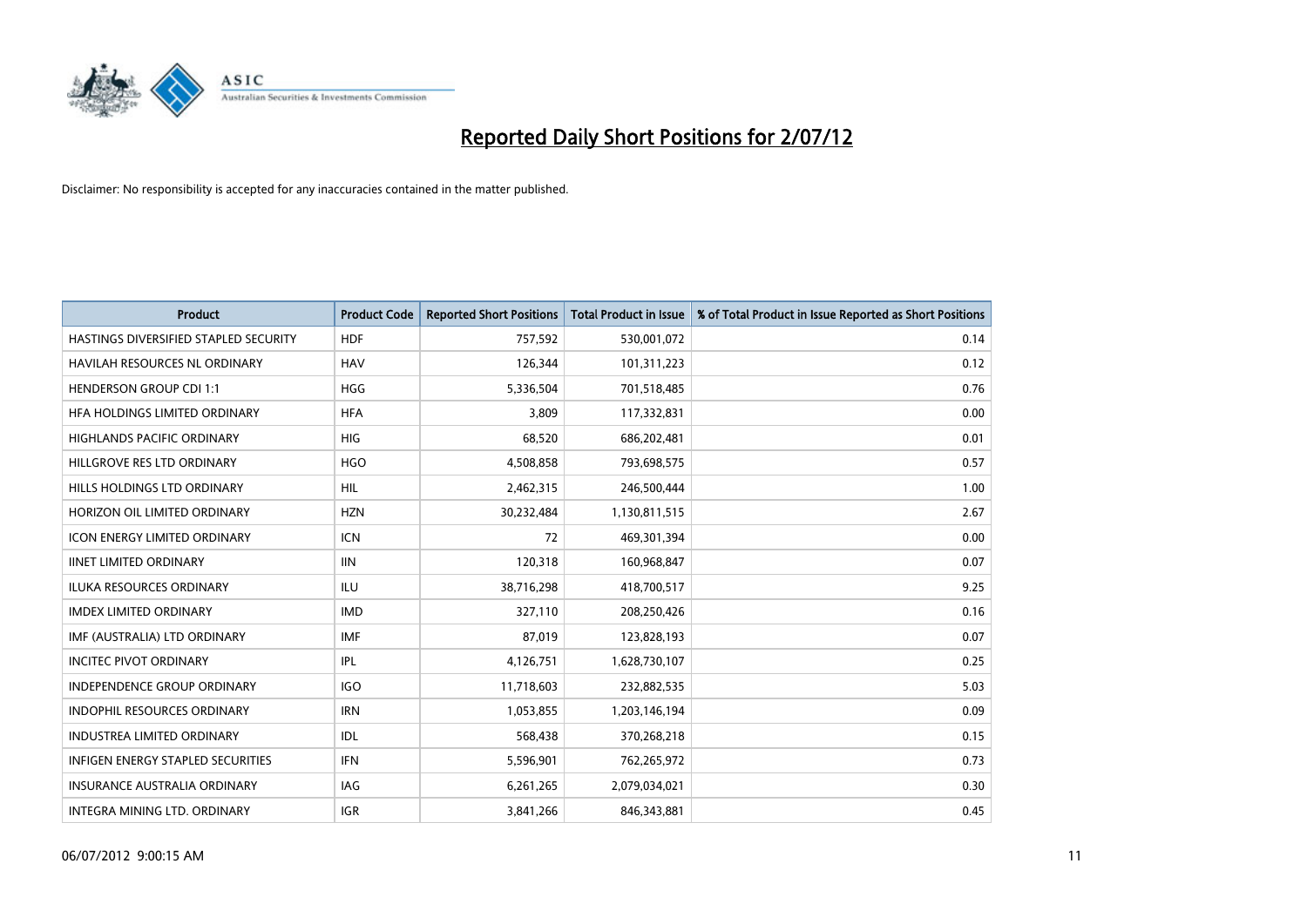

| <b>Product</b>                                  | <b>Product Code</b> | <b>Reported Short Positions</b> | <b>Total Product in Issue</b> | % of Total Product in Issue Reported as Short Positions |
|-------------------------------------------------|---------------------|---------------------------------|-------------------------------|---------------------------------------------------------|
| <b>INTREPID MINES ORDINARY</b>                  | <b>IAU</b>          | 11,317,363                      | 525,885,308                   | 2.15                                                    |
| <b>INVESTA OFFICE FUND STAPLED SECURITIES</b>   | <b>IOF</b>          | 2,025,768                       | 614,047,458                   | 0.33                                                    |
| <b>INVOCARE LIMITED ORDINARY</b>                | <b>IVC</b>          | 3,529,231                       | 110,030,298                   | 3.21                                                    |
| ION LIMITED ORDINARY                            | <b>ION</b>          | 164,453                         | 256,365,105                   | 0.06                                                    |
| <b>IOOF HOLDINGS LTD ORDINARY</b>               | <b>IFL</b>          | 911,519                         | 229,794,395                   | 0.40                                                    |
| <b>IPROPERTY GROUP LTD ORDINARY</b>             | <b>IPP</b>          | 40.000                          | 179,879,862                   | 0.02                                                    |
| <b>IRESS LIMITED ORDINARY</b>                   | <b>IRE</b>          | 3,147,947                       | 127,036,010                   | 2.48                                                    |
| <b>IRON ORE HOLDINGS ORDINARY</b>               | <b>IOH</b>          | 45,005                          | 165,912,170                   | 0.03                                                    |
| ISHARES MSCI AUS 200 ISHARES MSCI AUS 200       | IOZ                 | 73,898                          | 4,352,373                     | 1.70                                                    |
| ISHARES S&P HIGH DIV ISHARES S&P HIGH DIV       | <b>IHD</b>          | 67,606                          | 2,903,027                     | 2.33                                                    |
| ISHARES SMALL ORDS ISHARES SMALL ORDS           | <b>ISO</b>          | 479,208                         | 5,703,165                     | 8.40                                                    |
| <b>IVANHOE AUSTRALIA ORDINARY</b>               | <b>IVA</b>          | 3,927,591                       | 554,180,495                   | 0.71                                                    |
| <b>IAMES HARDIE INDUST CHESS DEPOSITARY INT</b> | <b>IHX</b>          | 12,893,522                      | 437,938,350                   | 2.94                                                    |
| <b>JB HI-FI LIMITED ORDINARY</b>                | <b>IBH</b>          | 20,978,648                      | 98,850,643                    | 21.22                                                   |
| <b>JUPITER MINES ORDINARY</b>                   | <b>IMS</b>          | 545                             | 1,806,834,044                 | 0.00                                                    |
| <b>KAGARA LTD ORDINARY</b>                      | KZL                 | 3,476,618                       | 798,953,117                   | 0.44                                                    |
| KANGAROO RES LTD ORDINARY                       | <b>KRL</b>          | 183,733                         | 3,434,430,012                 | 0.01                                                    |
| KAROON GAS AUSTRALIA ORDINARY                   | <b>KAR</b>          | 699,689                         | 221,420,769                   | 0.32                                                    |
| KASBAH RESOURCES ORDINARY                       | KAS                 | 36                              | 395,412,596                   | 0.00                                                    |
| KATHMANDU HOLD LTD ORDINARY                     | <b>KMD</b>          | 1,948,802                       | 200,000,000                   | 0.97                                                    |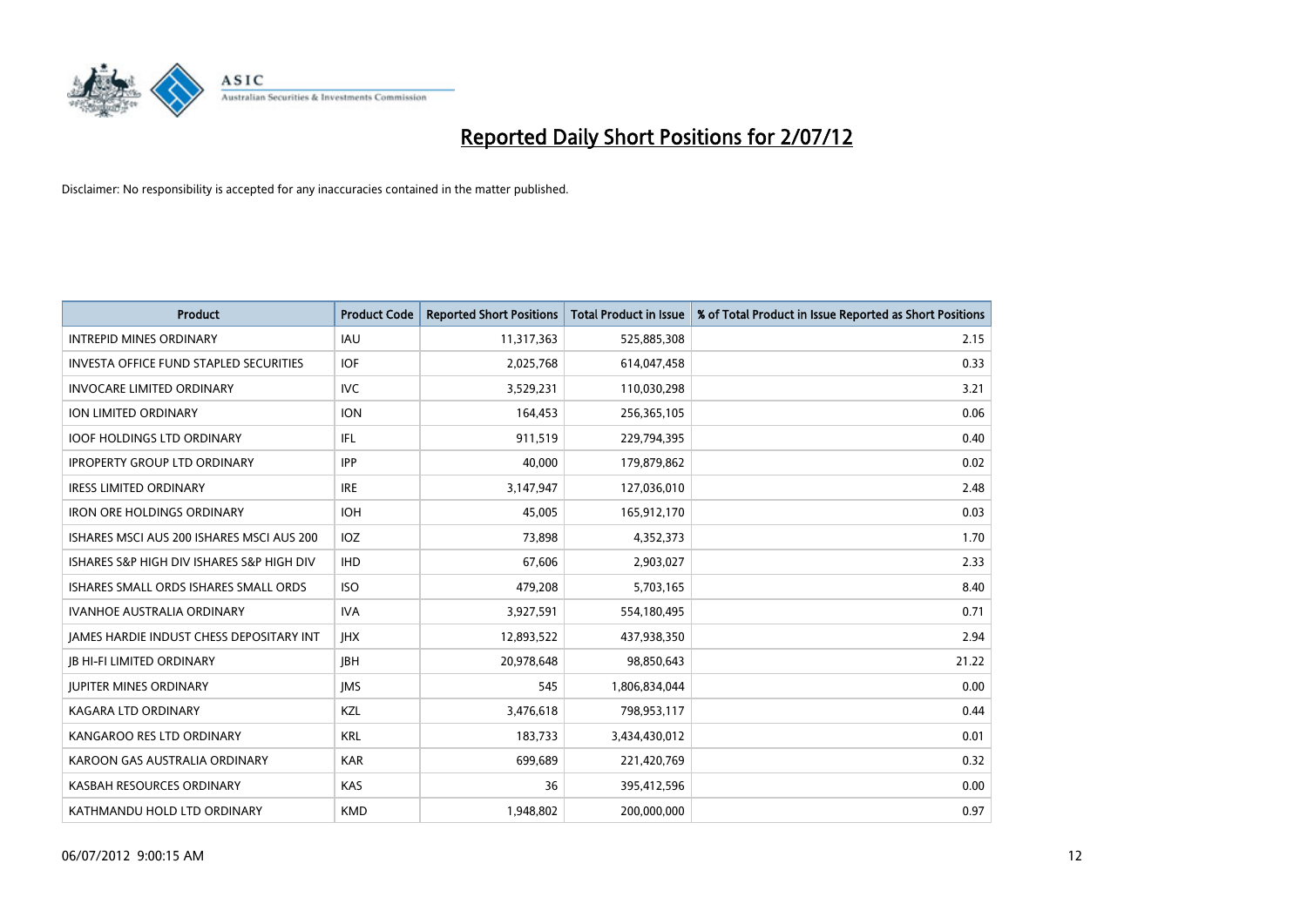

| <b>Product</b>                        | <b>Product Code</b> | <b>Reported Short Positions</b> | <b>Total Product in Issue</b> | % of Total Product in Issue Reported as Short Positions |
|---------------------------------------|---------------------|---------------------------------|-------------------------------|---------------------------------------------------------|
| <b>KBL MINING LIMITED ORDINARY</b>    | <b>KBL</b>          | 1,820                           | 283,921,456                   | 0.00                                                    |
| KENTOR GOLD LIMITED ORDINARY          | KGL                 | 290                             | 106,209,874                   | 0.00                                                    |
| <b>KEYBRIDGE CAPITAL ORDINARY</b>     | <b>KBC</b>          |                                 | 172,070,564                   | 0.00                                                    |
| KINGSGATE CONSOLID. ORDINARY          | <b>KCN</b>          | 5,296,799                       | 151,263,789                   | 3.50                                                    |
| KINGSROSE MINING LTD ORDINARY         | <b>KRM</b>          | 205,843                         | 289,167,830                   | 0.07                                                    |
| LEIGHTON HOLDINGS ORDINARY            | LEI                 | 8,902,757                       | 337,087,596                   | 2.64                                                    |
| LEND LEASE GROUP UNIT/ORD STAPLED     | LLC                 | 2,605,370                       | 572,789,827                   | 0.45                                                    |
| LINC ENERGY LTD ORDINARY              | <b>LNC</b>          | 38,625,743                      | 504,487,631                   | 7.66                                                    |
| LIQUEFIED NATURAL ORDINARY            | LNG                 | 272,800                         | 267,699,015                   | 0.10                                                    |
| LYNAS CORPORATION ORDINARY            | LYC.                | 175,336,870                     | 1,715,029,131                 | 10.22                                                   |
| M2 TELECOMMUNICATION ORDINARY         | <b>MTU</b>          | 710,167                         | 156,571,954                   | 0.45                                                    |
| <b>MACA LIMITED ORDINARY</b>          | <b>MLD</b>          | 45,426                          | 150,000,000                   | 0.03                                                    |
| MACMAHON HOLDINGS ORDINARY            | <b>MAH</b>          | 2,306,144                       | 738,631,705                   | 0.31                                                    |
| MACO ATLAS ROADS GRP ORDINARY STAPLED | <b>MOA</b>          | 7,298,316                       | 464,279,594                   | 1.57                                                    |
| MACQUARIE GROUP LTD ORDINARY          | MQG                 | 6,693,425                       | 348,635,692                   | 1.92                                                    |
| MARENGO MINING ORDINARY               | <b>MGO</b>          | 39,850                          | 1,003,745,113                 | 0.00                                                    |
| <b>MATRIX C &amp; E LTD ORDINARY</b>  | <b>MCE</b>          | 831,122                         | 94,555,428                    | 0.88                                                    |
| MAVERICK DRILLING ORDINARY            | <b>MAD</b>          | 370,000                         | 267,594,286                   | 0.14                                                    |
| MCMILLAN SHAKESPEARE ORDINARY         | <b>MMS</b>          | 60,122                          | 74,523,965                    | 0.08                                                    |
| MEDUSA MINING LTD ORDINARY            | <b>MML</b>          | 2,105,019                       | 188,903,911                   | 1.11                                                    |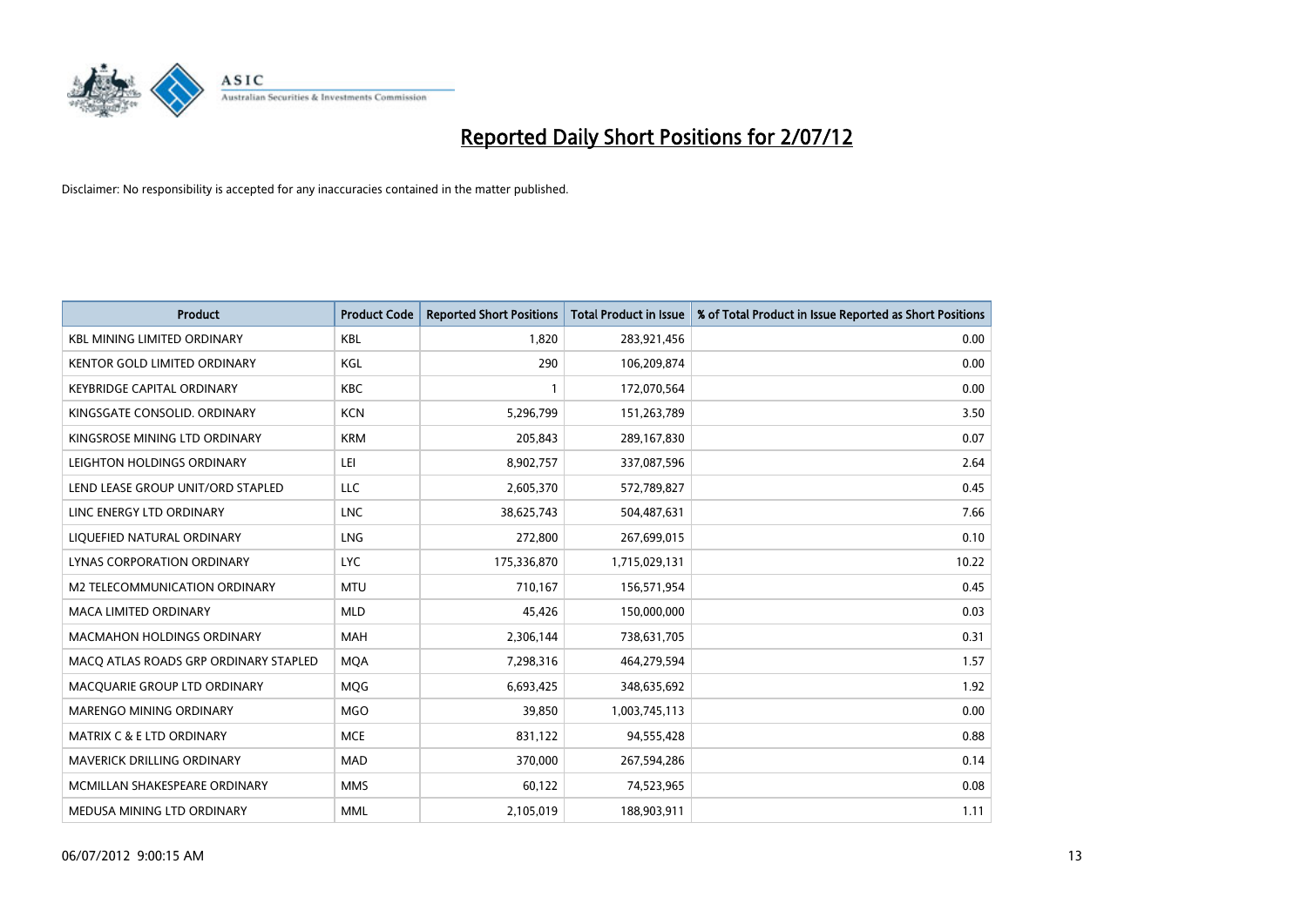

| <b>Product</b>                  | <b>Product Code</b> | <b>Reported Short Positions</b> | <b>Total Product in Issue</b> | % of Total Product in Issue Reported as Short Positions |
|---------------------------------|---------------------|---------------------------------|-------------------------------|---------------------------------------------------------|
| MEO AUSTRALIA LTD ORDINARY      | <b>MEO</b>          | 529,695                         | 539,913,260                   | 0.10                                                    |
| <b>MERMAID MARINE ORDINARY</b>  | <b>MRM</b>          | 1,225,190                       | 219,453,350                   | 0.56                                                    |
| MESOBLAST LIMITED ORDINARY      | <b>MSB</b>          | 17,603,120                      | 284,478,361                   | 6.19                                                    |
| METALS X LIMITED ORDINARY       | <b>MLX</b>          | 2,211,310                       | 1,317,913,157                 | 0.17                                                    |
| METCASH LIMITED ORDINARY        | <b>MTS</b>          | 55,706,668                      | 771,345,864                   | 7.22                                                    |
| METGASCO LIMITED ORDINARY       | <b>MEL</b>          | 260,506                         | 337,414,140                   | 0.08                                                    |
| METMINCO LIMITED ORDINARY       | <b>MNC</b>          | 1,539,523                       | 1,749,541,573                 | 0.09                                                    |
| MHM METALS LIMITED ORDINARY     | <b>MHM</b>          | 37,083                          | 105,926,817                   | 0.04                                                    |
| MICLYN EXP OFFSHR ORDINARY      | <b>MIO</b>          | 65,208                          | 278,515,705                   | 0.02                                                    |
| MILTON CORPORATION ORDINARY     | <b>MLT</b>          | 12,800                          | 121,625,655                   | 0.01                                                    |
| MINCOR RESOURCES NL ORDINARY    | <b>MCR</b>          | 1,883,646                       | 189,791,999                   | 0.99                                                    |
| MINERAL DEPOSITS ORDINARY       | <b>MDL</b>          | 89,413                          | 83,538,786                    | 0.11                                                    |
| MINERAL RESOURCES, ORDINARY     | <b>MIN</b>          | 2,140,761                       | 184,856,018                   | 1.16                                                    |
| MIRABELA NICKEL LTD ORDINARY    | <b>MBN</b>          | 15,256,379                      | 876,571,645                   | 1.74                                                    |
| MIRVAC GROUP STAPLED SECURITIES | <b>MGR</b>          | 27,983,735                      | 3,418,236,755                 | 0.82                                                    |
| MOLOPO ENERGY LTD ORDINARY      | <b>MPO</b>          | 1,159,164                       | 245,579,810                   | 0.47                                                    |
| MOLY MINES LIMITED ORDINARY     | <b>MOL</b>          | 37,410                          | 384,893,989                   | 0.01                                                    |
| MONADELPHOUS GROUP ORDINARY     | <b>MND</b>          | 2,639,313                       | 88,674,327                    | 2.98                                                    |
| MORTGAGE CHOICE LTD ORDINARY    | <b>MOC</b>          | 10,101                          | 120,319,572                   | 0.01                                                    |
| MOUNT GIBSON IRON ORDINARY      | <b>MGX</b>          | 6,707,862                       | 1,085,516,652                 | 0.62                                                    |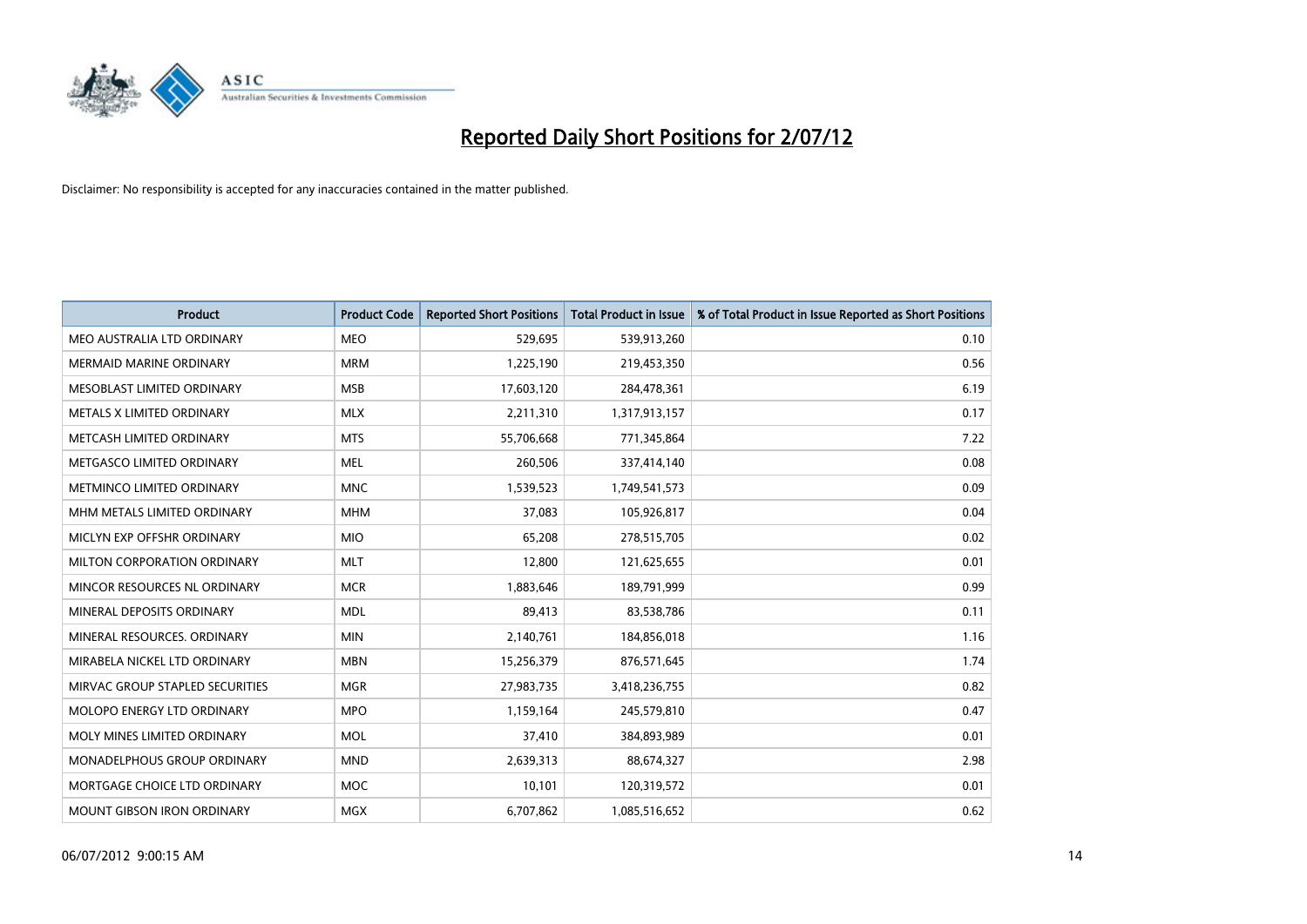

| <b>Product</b>                       | <b>Product Code</b> | <b>Reported Short Positions</b> | <b>Total Product in Issue</b> | % of Total Product in Issue Reported as Short Positions |
|--------------------------------------|---------------------|---------------------------------|-------------------------------|---------------------------------------------------------|
| <b>MURCHISON METALS LTD ORDINARY</b> | <b>MMX</b>          | 4,077,958                       | 450,093,277                   | 0.91                                                    |
| MYER HOLDINGS LTD ORDINARY           | <b>MYR</b>          | 59,633,830                      | 583,384,551                   | 10.22                                                   |
| NATIONAL AUST. BANK ORDINARY         | <b>NAB</b>          | 14,012,720                      | 2,239,884,428                 | 0.63                                                    |
| NAVITAS LIMITED ORDINARY             | <b>NVT</b>          | 10,745,694                      | 375,318,628                   | 2.86                                                    |
| NEON ENERGY LIMITED ORDINARY         | <b>NEN</b>          | 962,229                         | 436,464,518                   | 0.22                                                    |
| NEW HOPE CORPORATION ORDINARY        | <b>NHC</b>          | 1,901,384                       | 830,411,534                   | 0.23                                                    |
| NEWCREST MINING ORDINARY             | <b>NCM</b>          | 1,382,974                       | 765,000,000                   | 0.18                                                    |
| NEWS CORP A NON-VOTING CDI           | <b>NWSLV</b>        | 3,294,147                       | 1,589,187,145                 | 0.21                                                    |
| NEWS CORP B VOTING CDI               | <b>NWS</b>          | 542,398                         | 798,520,953                   | 0.07                                                    |
| NEXTDC LIMITED ORDINARY              | <b>NXT</b>          | 1,379,773                       | 150,602,388                   | 0.92                                                    |
| NEXUS ENERGY LIMITED ORDINARY        | <b>NXS</b>          | 1,143,457                       | 1,329,821,159                 | 0.09                                                    |
| NIB HOLDINGS LIMITED ORDINARY        | <b>NHF</b>          | 39,456                          | 439,004,182                   | 0.01                                                    |
| NIDO PETROLEUM ORDINARY              | <b>NDO</b>          | 105,313                         | 1,389,163,151                 | 0.01                                                    |
| NOBLE MINERAL RES ORDINARY           | <b>NMG</b>          | 4,359,213                       | 610,147,952                   | 0.71                                                    |
| NORFOLK GROUP ORDINARY               | <b>NFK</b>          | 1,550                           | 158,890,730                   | 0.00                                                    |
| NORTHERN IRON LTD ORDINARY           | <b>NFE</b>          | 422,816                         | 369,980,113                   | 0.11                                                    |
| NORTHERN STAR ORDINARY               | <b>NST</b>          | 4,992,167                       | 402,288,032                   | 1.24                                                    |
| NRW HOLDINGS LIMITED ORDINARY        | <b>NWH</b>          | 108,763                         | 278,888,011                   | 0.04                                                    |
| NUCOAL RESOURCES LTD ORDINARY        | <b>NCR</b>          | 60,836                          | 768,612,354                   | 0.01                                                    |
| NUFARM LIMITED ORDINARY              | <b>NUF</b>          | 6,217,984                       | 262,142,247                   | 2.37                                                    |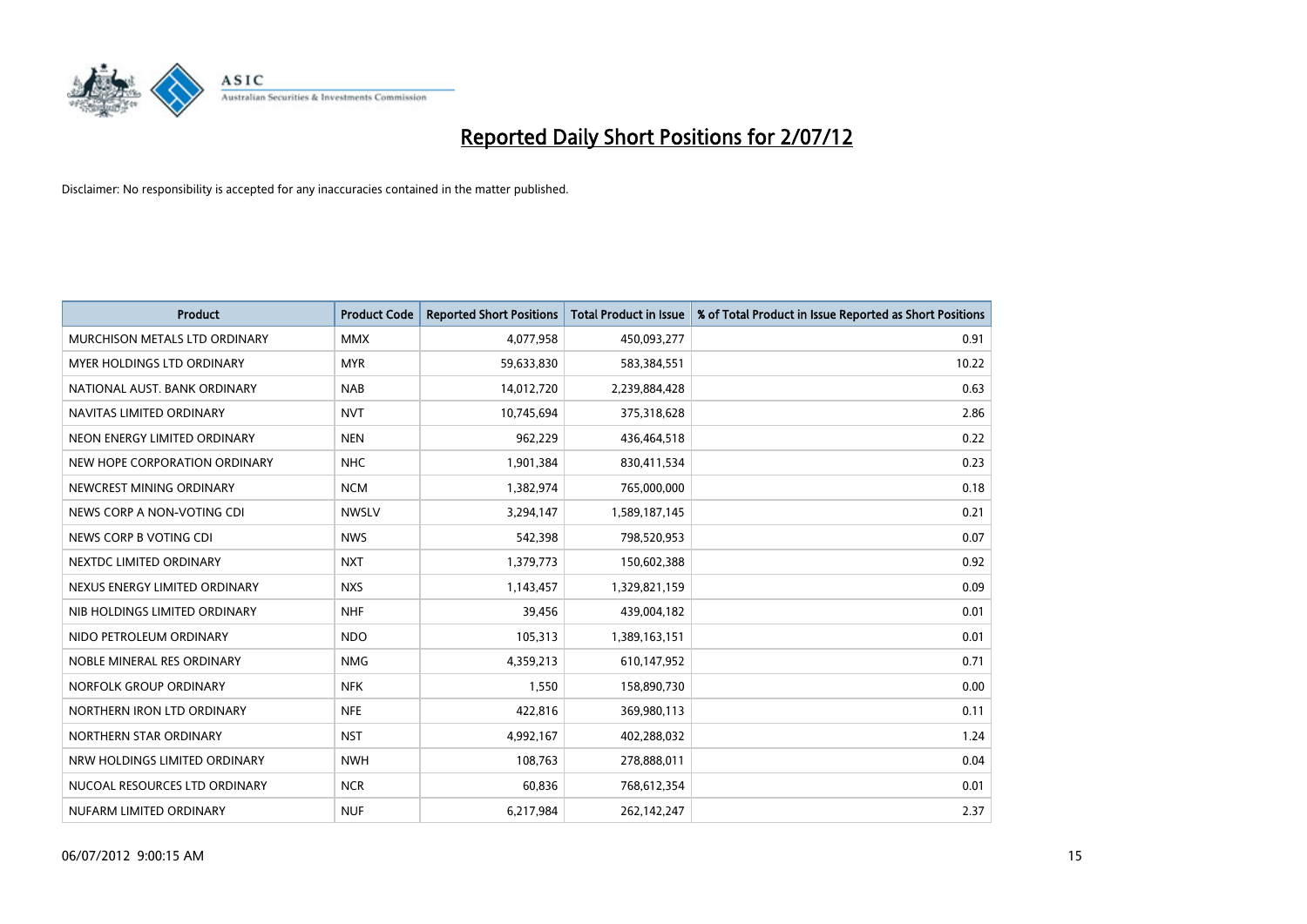

| <b>Product</b>                        | <b>Product Code</b> | <b>Reported Short Positions</b> | <b>Total Product in Issue</b> | % of Total Product in Issue Reported as Short Positions |
|---------------------------------------|---------------------|---------------------------------|-------------------------------|---------------------------------------------------------|
| <b>OAKTON LIMITED ORDINARY</b>        | <b>OKN</b>          | 772,236                         | 93,221,874                    | 0.83                                                    |
| OCEANAGOLD CORP. CHESS DEPOSITARY INT | <b>OGC</b>          | 886,680                         | 262,886,876                   | 0.34                                                    |
| OIL SEARCH LTD ORDINARY               | <b>OSH</b>          | 3,514,466                       | 1,331,356,047                 | 0.26                                                    |
| OM HOLDINGS LIMITED ORDINARY          | <b>OMH</b>          | 6,478,717                       | 604,105,150                   | 1.07                                                    |
| OPUS GROUP LTD ORDINARY               | <b>OPG</b>          | 89,775                          | 53,678,177                    | 0.17                                                    |
| ORICA LIMITED ORDINARY                | ORI                 | 2,726,789                       | 365,007,037                   | 0.75                                                    |
| ORIGIN ENERGY ORDINARY                | <b>ORG</b>          | 5,837,131                       | 1,089,564,638                 | 0.54                                                    |
| OROCOBRE LIMITED ORDINARY             | <b>ORE</b>          | 139,733                         | 103,195,029                   | 0.14                                                    |
| OROTONGROUP LIMITED ORDINARY          | <b>ORL</b>          | 138,297                         | 40,880,902                    | 0.34                                                    |
| OZ MINERALS ORDINARY                  | OZL                 | 5,823,030                       | 304,743,548                   | 1.91                                                    |
| PACIFIC BRANDS ORDINARY               | <b>PBG</b>          | 6,748,367                       | 912,915,695                   | 0.74                                                    |
| PALADIN ENERGY LTD ORDINARY           | <b>PDN</b>          | 75,761,667                      | 835,645,290                   | 9.07                                                    |
| PANAUST LIMITED ORDINARY              | <b>PNA</b>          | 2,662,607                       | 604,599,995                   | 0.44                                                    |
| PANORAMIC RESOURCES ORDINARY          | PAN                 | 813,918                         | 238,714,560                   | 0.34                                                    |
| PAPERLINX LIMITED ORDINARY            | <b>PPX</b>          | 243,419                         | 609,280,761                   | 0.04                                                    |
| PAPILLON RES LTD ORDINARY             | PIR                 | 186,167                         | 243,640,141                   | 0.08                                                    |
| PEAK RESOURCES ORDINARY               | <b>PEK</b>          | 29,003                          | 207,916,802                   | 0.01                                                    |
| PEET LIMITED ORDINARY                 | <b>PPC</b>          | 948,807                         | 320,170,604                   | 0.30                                                    |
| PENINSULA ENERGY LTD ORDINARY         | <b>PEN</b>          | 4,000,000                       | 2,186,458,324                 | 0.18                                                    |
| PERILYA LIMITED ORDINARY              | PEM                 | 466,637                         | 769,316,426                   | 0.06                                                    |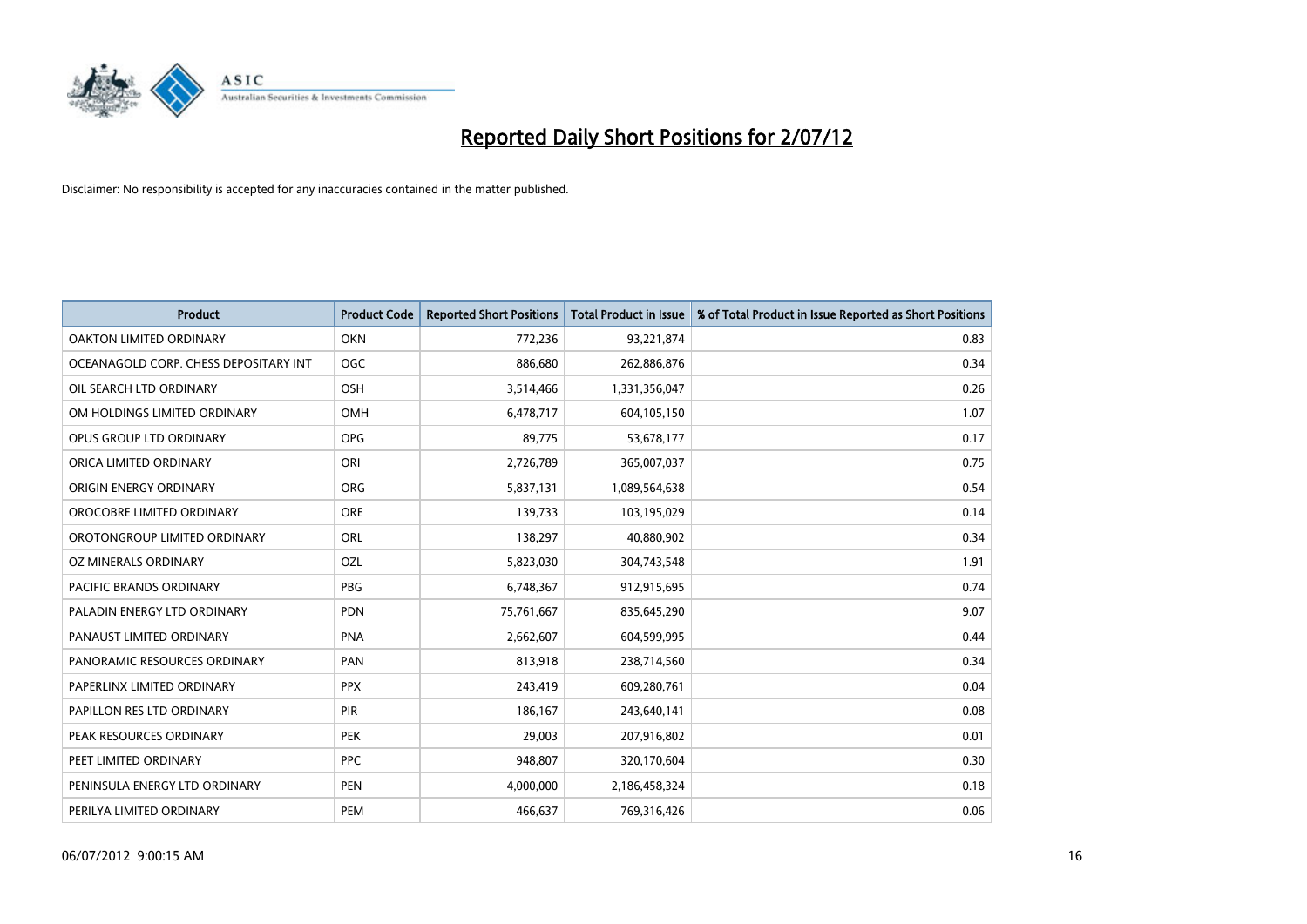

| <b>Product</b>                      | <b>Product Code</b> | <b>Reported Short Positions</b> | <b>Total Product in Issue</b> | % of Total Product in Issue Reported as Short Positions |
|-------------------------------------|---------------------|---------------------------------|-------------------------------|---------------------------------------------------------|
| PERPETUAL LIMITED ORDINARY          | PPT                 | 2,054,406                       | 41,980,678                    | 4.89                                                    |
| PERSEUS MINING LTD ORDINARY         | PRU                 | 12,268,250                      | 457,962,088                   | 2.68                                                    |
| PHARMAXIS LTD ORDINARY              | <b>PXS</b>          | 4,003,693                       | 307,415,989                   | 1.30                                                    |
| PHOSPHAGENICS LTD. ORDINARY         | POH                 | 96,072                          | 1,020,215,957                 | 0.01                                                    |
| PHOTON GROUP LTD ORDINARY           | <b>PGA</b>          | 572                             | 85,604,954                    | 0.00                                                    |
| PLATINUM ASSET ORDINARY             | <b>PTM</b>          | 9,235,509                       | 561,347,878                   | 1.65                                                    |
| PLATINUM AUSTRALIA ORDINARY         | <b>PLA</b>          | 836.127                         | 504,968,043                   | 0.17                                                    |
| PLUTON RESOURCES ORDINARY           | PLV                 | 3,941                           | 246,593,087                   | 0.00                                                    |
| PMI GOLD CORP CDI 1:1               | <b>PVM</b>          | 135,379                         | 71,496,626                    | 0.19                                                    |
| PMP LIMITED ORDINARY                | <b>PMP</b>          | 109,862                         | 323,781,124                   | 0.03                                                    |
| PREMIER INVESTMENTS ORDINARY        | <b>PMV</b>          | 424,734                         | 155,260,478                   | 0.27                                                    |
| PRIMA BIOMED LTD ORDINARY           | <b>PRR</b>          | 4,457,259                       | 1,066,063,388                 | 0.42                                                    |
| PRIMARY HEALTH CARE ORDINARY        | <b>PRY</b>          | 13,146,859                      | 501,717,314                   | 2.62                                                    |
| PRIMEAG AUSTRALIA ORDINARY          | PAG                 | 233.909                         | 266,394,444                   | 0.09                                                    |
| PROGRAMMED ORDINARY                 | <b>PRG</b>          | 281,561                         | 118,175,280                   | 0.24                                                    |
| <b>QANTAS AIRWAYS ORDINARY</b>      | QAN                 | 11,995,278                      | 2,265,123,620                 | 0.53                                                    |
| OBE INSURANCE GROUP ORDINARY        | <b>OBE</b>          | 49,692,249                      | 1,181,682,557                 | 4.21                                                    |
| OR NATIONAL LIMITED ORDINARY        | <b>ORN</b>          | 10,214,497                      | 2,440,000,000                 | 0.42                                                    |
| ORXPHARMA LTD ORDINARY              | <b>QRX</b>          | 53,669                          | 144,577,206                   | 0.04                                                    |
| <b>OUBE LOGISTICS HLDG ORDINARY</b> | <b>OUB</b>          | 4,475,813                       | 909,407,185                   | 0.49                                                    |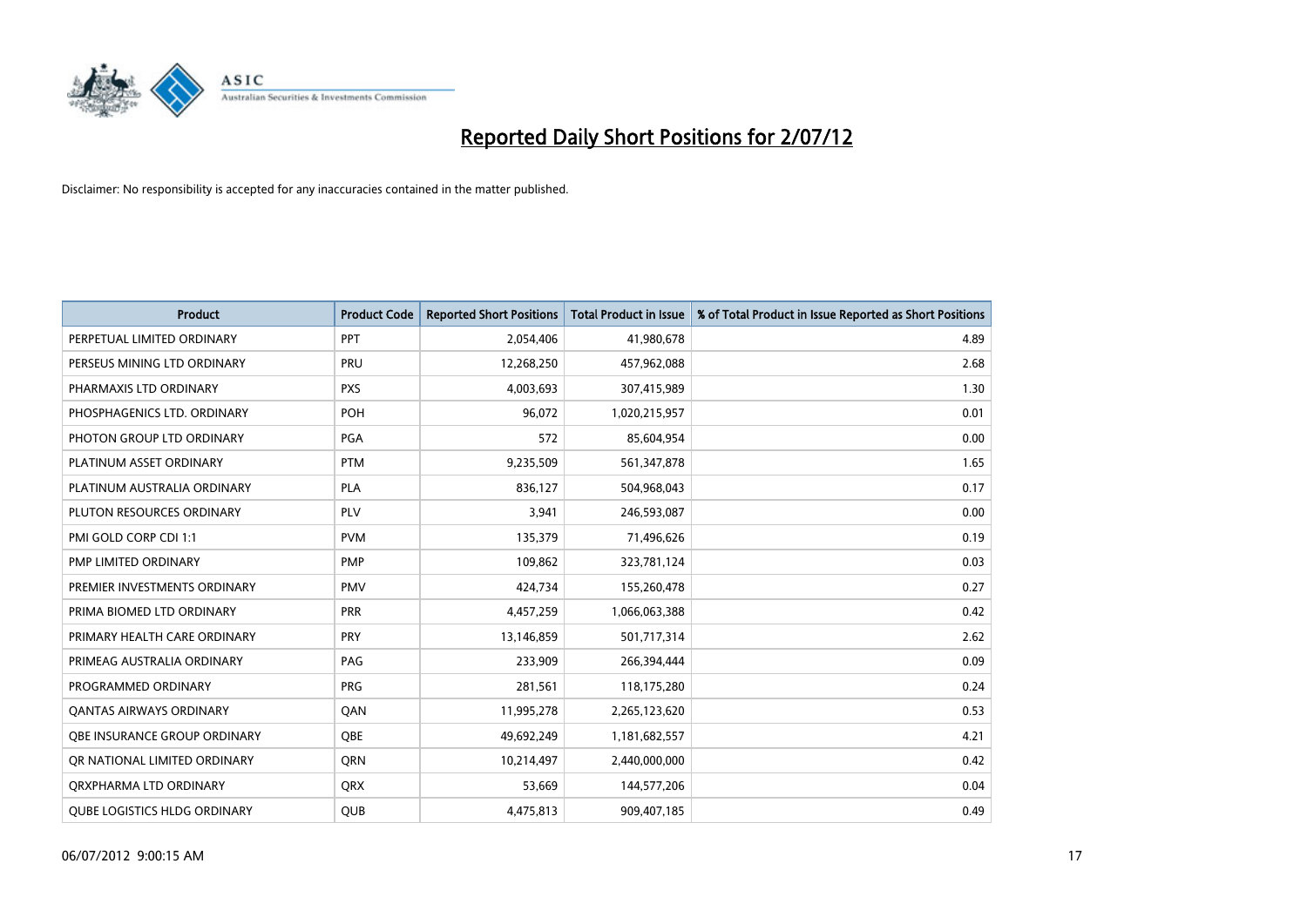

| <b>Product</b>                      | <b>Product Code</b> | <b>Reported Short Positions</b> | <b>Total Product in Issue</b> | % of Total Product in Issue Reported as Short Positions |
|-------------------------------------|---------------------|---------------------------------|-------------------------------|---------------------------------------------------------|
| RAMELIUS RESOURCES ORDINARY         | <b>RMS</b>          | 1,304,255                       | 335,906,949                   | 0.39                                                    |
| RAMSAY HEALTH CARE ORDINARY         | <b>RHC</b>          | 2,162,437                       | 202,081,252                   | 1.07                                                    |
| RANGE RESOURCES LTD ORDINARY        | <b>RRS</b>          | 527,217                         | 2,118,880,660                 | 0.02                                                    |
| <b>RCR TOMLINSON ORDINARY</b>       | <b>RCR</b>          | 36,024                          | 131,889,915                   | 0.03                                                    |
| <b>REA GROUP ORDINARY</b>           | <b>REA</b>          | 303,121                         | 131,714,699                   | 0.23                                                    |
| <b>RECKON LIMITED ORDINARY</b>      | <b>RKN</b>          | 819,466                         | 129,488,015                   | 0.63                                                    |
| <b>RED 5 LIMITED ORDINARY</b>       | <b>RED</b>          | 124,104                         | 135,488,008                   | 0.09                                                    |
| RED FORK ENERGY ORDINARY            | <b>RFE</b>          | 663,751                         | 310,229,853                   | 0.21                                                    |
| REDBANK ENERGY LTD ORDINARY         | AEJ                 | 13                              | 786,287                       | 0.00                                                    |
| REDFLEX HOLDINGS ORDINARY           | <b>RDF</b>          | $\overline{2}$                  | 110,345,599                   | 0.00                                                    |
| REED RESOURCES LTD ORDINARY         | <b>RDR</b>          | 221,899                         | 462,701,573                   | 0.05                                                    |
| REGIONAL EXPRESS ORDINARY           | <b>REX</b>          | 10,000                          | 121,254,902                   | 0.01                                                    |
| REGIS RESOURCES ORDINARY            | <b>RRL</b>          | 545,434                         | 453,028,047                   | 0.12                                                    |
| RESMED INC CDI 10:1                 | <b>RMD</b>          | 3,618,386                       | 1,556,242,300                 | 0.23                                                    |
| <b>RESOLUTE MINING ORDINARY</b>     | <b>RSG</b>          | 4,609,069                       | 643,219,058                   | 0.72                                                    |
| <b>RESOURCE GENERATION ORDINARY</b> | <b>RES</b>          | 173                             | 262,895,652                   | 0.00                                                    |
| RETAIL FOOD GROUP ORDINARY          | <b>RFG</b>          | 17,020                          | 108,422,615                   | 0.02                                                    |
| REVERSE CORP LIMITED ORDINARY       | <b>REF</b>          | 100                             | 92,382,175                    | 0.00                                                    |
| REX MINERALS LIMITED ORDINARY       | <b>RXM</b>          | 694,646                         | 188,907,284                   | 0.37                                                    |
| RHG LIMITED ORDINARY                | <b>RHG</b>          | 36,083                          | 308,483,177                   | 0.01                                                    |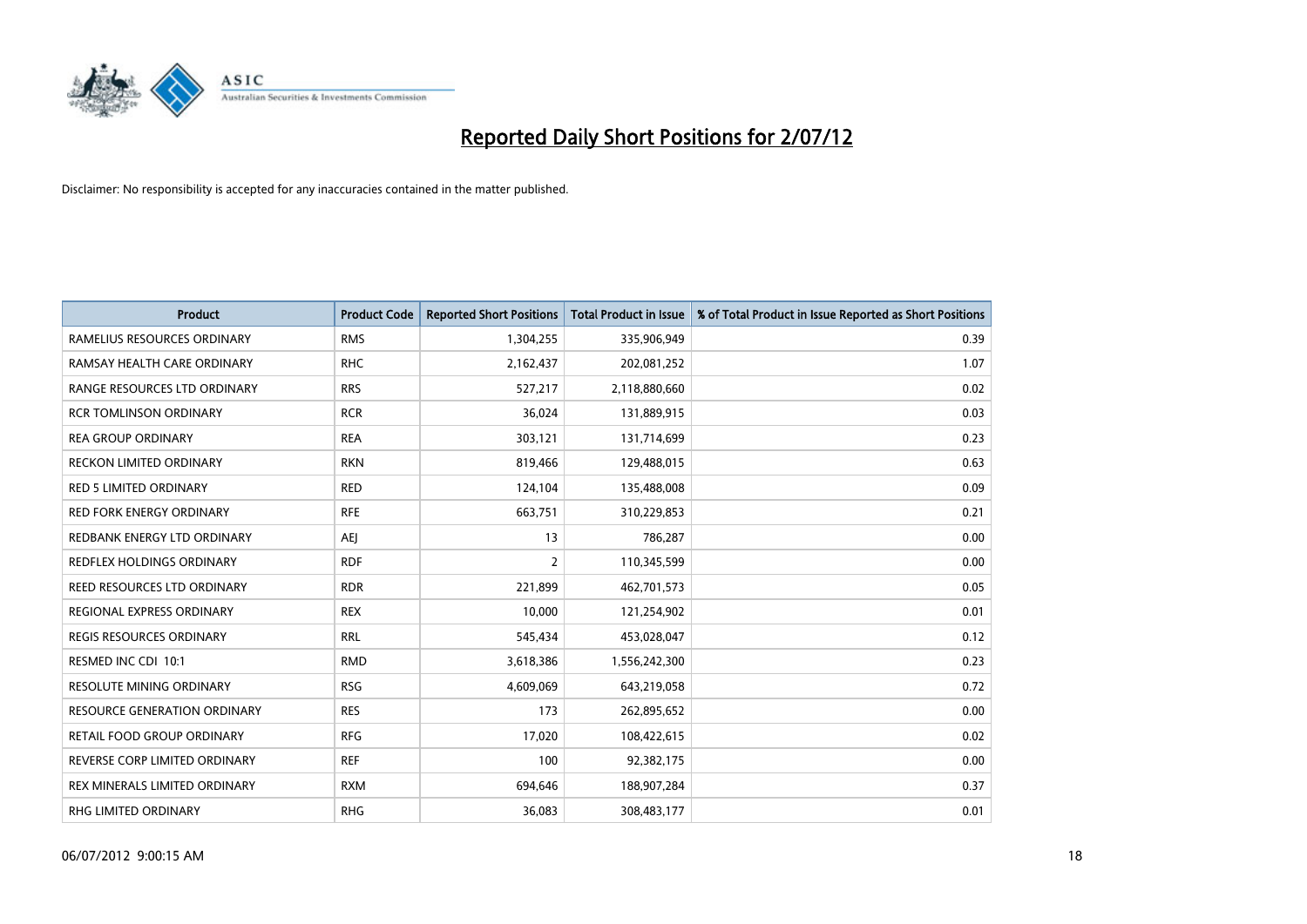

| <b>Product</b>                   | <b>Product Code</b> | <b>Reported Short Positions</b> | <b>Total Product in Issue</b> | % of Total Product in Issue Reported as Short Positions |
|----------------------------------|---------------------|---------------------------------|-------------------------------|---------------------------------------------------------|
| <b>RIALTO ENERGY ORDINARY</b>    | <b>RIA</b>          | 1,703,911                       | 671,347,392                   | 0.25                                                    |
| RIDLEY CORPORATION ORDINARY      | <b>RIC</b>          | 8,683                           | 307,817,071                   | 0.00                                                    |
| RIO TINTO LIMITED ORDINARY       | <b>RIO</b>          | 22,419,488                      | 435,758,720                   | 5.14                                                    |
| ROBUST RESOURCES ORDINARY        | <b>ROL</b>          | 25,417                          | 87,994,097                    | 0.03                                                    |
| ROC OIL COMPANY ORDINARY         | <b>ROC</b>          | 1,669,193                       | 683,235,552                   | 0.24                                                    |
| <b>RURALCO HOLDINGS ORDINARY</b> | <b>RHL</b>          | 12,000                          | 55,019,284                    | 0.02                                                    |
| SAI GLOBAL LIMITED ORDINARY      | SAI                 | 4,397,956                       | 204,354,836                   | 2.15                                                    |
| SALMAT LIMITED ORDINARY          | <b>SLM</b>          | 2,770,443                       | 159,802,174                   | 1.73                                                    |
| SAMSON OIL & GAS LTD ORDINARY    | SSN                 | 1,369,852                       | 1,771,889,967                 | 0.08                                                    |
| SANDFIRE RESOURCES ORDINARY      | <b>SFR</b>          | 4,350,530                       | 151,233,635                   | 2.88                                                    |
| SANTOS LTD ORDINARY              | <b>STO</b>          | 5,310,052                       | 952,791,556                   | 0.56                                                    |
| SARACEN MINERAL ORDINARY         | SAR                 | 2,562,281                       | 594,815,640                   | 0.43                                                    |
| SEDGMAN LIMITED ORDINARY         | <b>SDM</b>          | 17,328                          | 214,292,930                   | 0.01                                                    |
| SEEK LIMITED ORDINARY            | <b>SEK</b>          | 11,949,882                      | 337,101,307                   | 3.54                                                    |
| SENEX ENERGY LIMITED ORDINARY    | <b>SXY</b>          | 11,051,566                      | 1,032,094,191                 | 1.07                                                    |
| SERVCORP LIMITED ORDINARY        | SRV                 | 211                             | 98,440,807                    | 0.00                                                    |
| SERVICE STREAM ORDINARY          | <b>SSM</b>          | 400                             | 283,418,867                   | 0.00                                                    |
| SEVEN GROUP HOLDINGS ORDINARY    | <b>SVW</b>          | 845,612                         | 307,410,281                   | 0.28                                                    |
| SEVEN WEST MEDIA LTD ORDINARY    | <b>SWM</b>          | 25,192,461                      | 666,105,054                   | 3.78                                                    |
| SIGMA PHARMACEUTICAL ORDINARY    | <b>SIP</b>          | 5.259.650                       | 1,186,303,520                 | 0.44                                                    |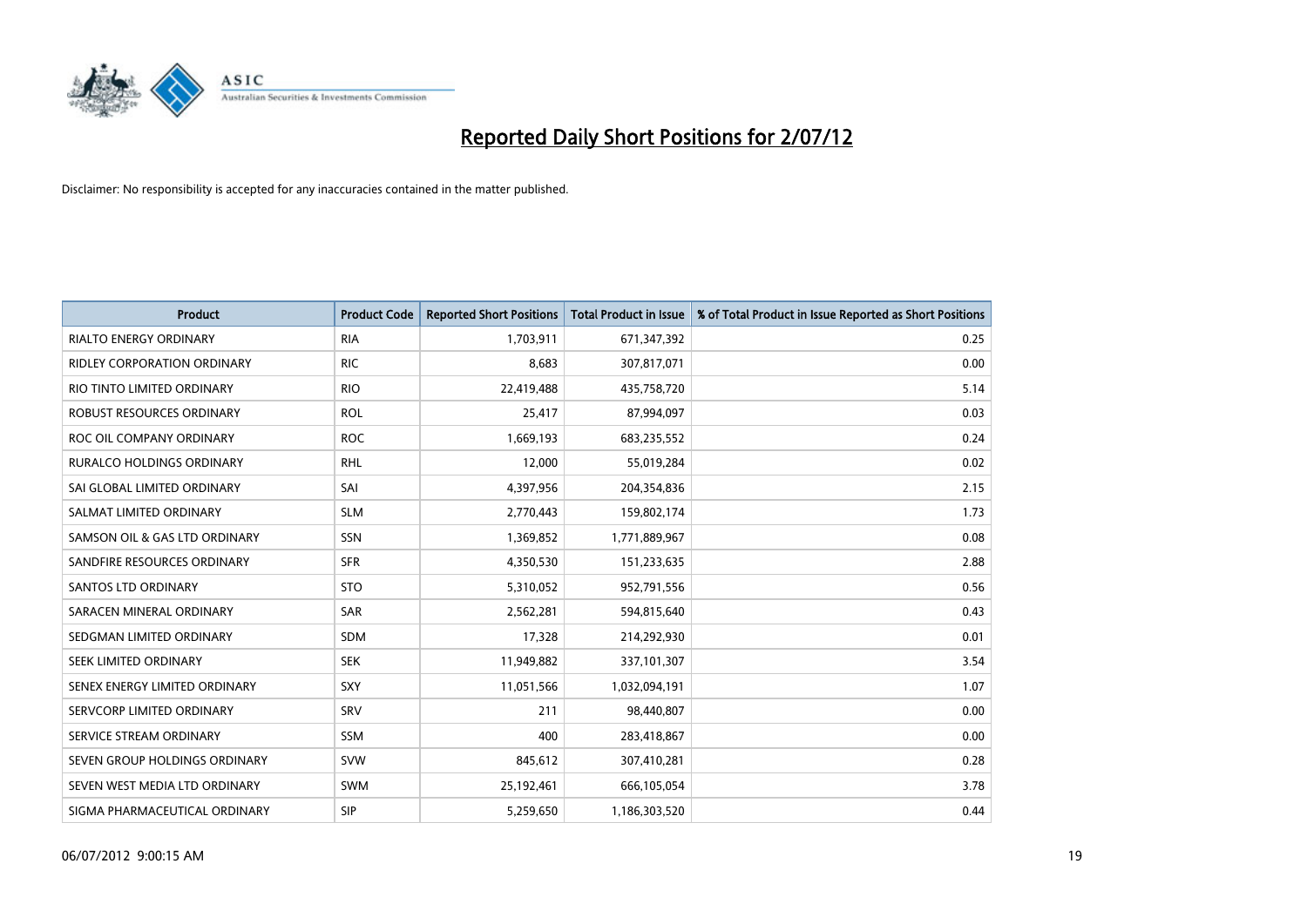

| <b>Product</b>                           | <b>Product Code</b> | <b>Reported Short Positions</b> | <b>Total Product in Issue</b> | % of Total Product in Issue Reported as Short Positions |
|------------------------------------------|---------------------|---------------------------------|-------------------------------|---------------------------------------------------------|
| SILEX SYSTEMS ORDINARY                   | <b>SLX</b>          | 685,190                         | 170,143,997                   | 0.40                                                    |
| SILVER LAKE RESOURCE ORDINARY            | <b>SLR</b>          | 621,695                         | 220,264,064                   | 0.28                                                    |
| SIMS METAL MGMT LTD ORDINARY             | <b>SGM</b>          | 8,102,896                       | 204,816,794                   | 3.96                                                    |
| SINGAPORE TELECOMM. CHESS DEPOSITARY INT | <b>SGT</b>          | 7,849,456                       | 163,034,804                   | 4.81                                                    |
| SKILLED GROUP LTD ORDINARY               | <b>SKE</b>          | 147,169                         | 233,487,276                   | 0.06                                                    |
| SKY CITY ENTERTAIN, ORDINARY             | <b>SKC</b>          | 101                             | 576,958,340                   | 0.00                                                    |
| SKY NETWORK ORDINARY                     | <b>SKT</b>          | 15,000                          | 389,139,785                   | 0.00                                                    |
| <b>SLATER &amp; GORDON ORDINARY</b>      | <b>SGH</b>          | 19,825                          | 168,600,731                   | 0.01                                                    |
| SMS MANAGEMENT, ORDINARY                 | <b>SMX</b>          | 695,092                         | 68,415,913                    | 1.02                                                    |
| SONIC HEALTHCARE ORDINARY                | <b>SHL</b>          | 4,529,905                       | 390,969,875                   | 1.16                                                    |
| SOUL PATTINSON (W.H) ORDINARY            | SOL                 | 12,190                          | 239,395,320                   | 0.01                                                    |
| SOUTH BOULDER MINES ORDINARY             | <b>STB</b>          | 127,898                         | 116,232,826                   | 0.11                                                    |
| SP AUSNET STAPLED SECURITIES             | <b>SPN</b>          | 805,619                         | 3,330,649,931                 | 0.02                                                    |
| SPARK INFRASTRUCTURE STAPLED NOTE & UNIT | SKI                 | 32,451,636                      | 1,326,734,264                 | 2.45                                                    |
| SPECIALTY FASHION ORDINARY               | <b>SFH</b>          | 2,099,171                       | 192,236,121                   | 1.09                                                    |
| SPOTLESS GROUP LTD ORDINARY              | <b>SPT</b>          | 390,143                         | 265,746,161                   | 0.15                                                    |
| ST BARBARA LIMITED ORDINARY              | <b>SBM</b>          | 9,138,539                       | 325,615,389                   | 2.81                                                    |
| STANMORE COAL LTD ORDINARY               | <b>SMR</b>          | 32,870                          | 160,180,221                   | 0.02                                                    |
| STARPHARMA HOLDINGS ORDINARY             | <b>SPL</b>          | 2,172,728                       | 280,802,451                   | 0.77                                                    |
| STH CRS ELECT ENGNR ORDINARY             | <b>SXE</b>          | 50,001                          | 161,486,826                   | 0.03                                                    |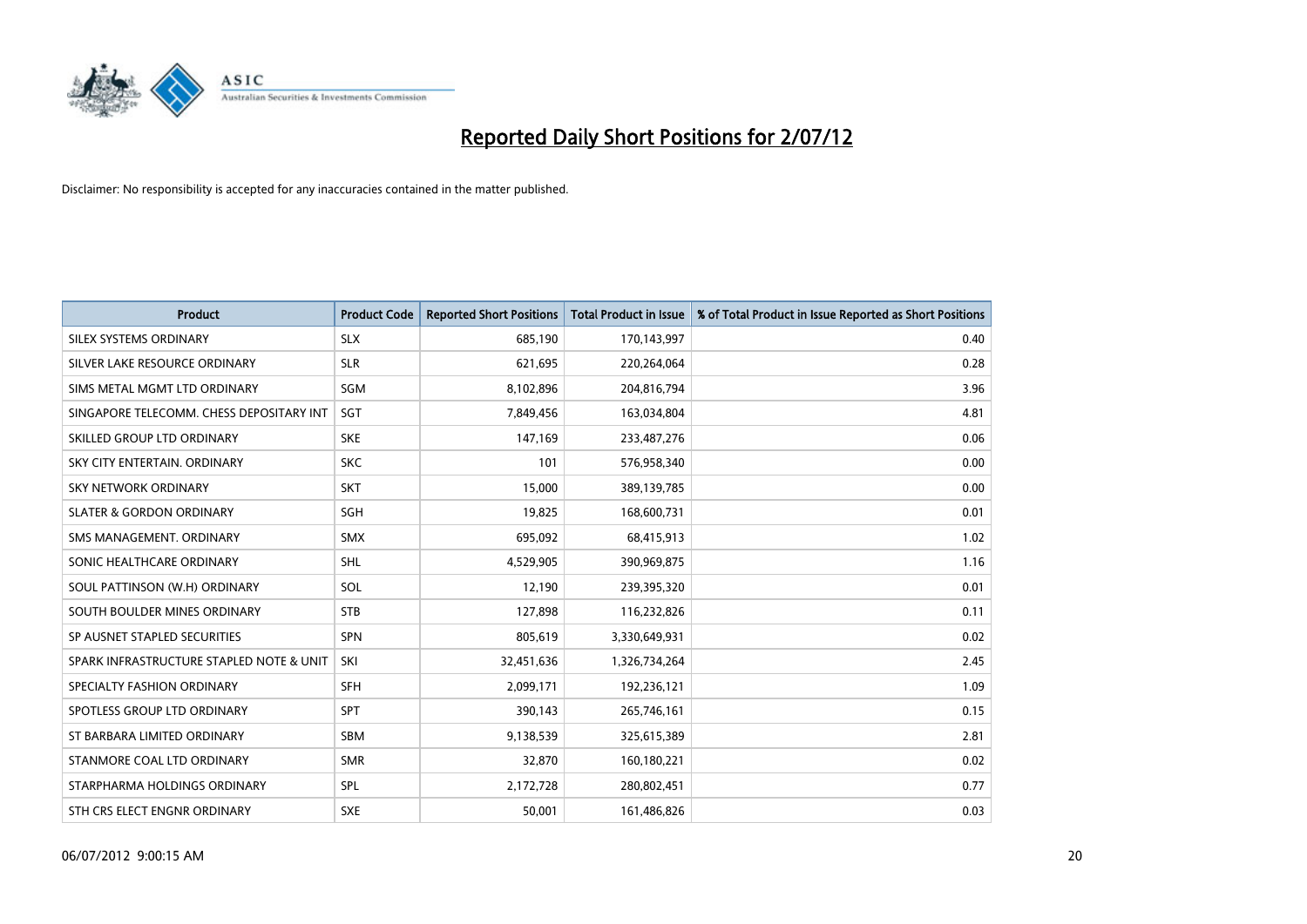

| <b>Product</b>                      | <b>Product Code</b> | <b>Reported Short Positions</b> | <b>Total Product in Issue</b> | % of Total Product in Issue Reported as Short Positions |
|-------------------------------------|---------------------|---------------------------------|-------------------------------|---------------------------------------------------------|
| STHN CROSS MEDIA ORDINARY           | <b>SXL</b>          | 7,597,206                       | 704,594,449                   | 1.08                                                    |
| STOCKLAND UNITS/ORD STAPLED         | <b>SGP</b>          | 40,992,600                      | 2,207,512,454                 | 1.86                                                    |
| STRAITS RES LTD. ORDINARY           | SRO                 | 98,827                          | 456,529,474                   | 0.02                                                    |
| STRIKE ENERGY LTD ORDINARY          | <b>STX</b>          | 30,000                          | 614,519,664                   | 0.00                                                    |
| <b>STW COMMUNICATIONS ORDINARY</b>  | SGN                 | 81,951                          | 362,798,351                   | 0.02                                                    |
| SUNCORP GROUP LTD ORDINARY          | <b>SUN</b>          | 11,298,856                      | 1,286,600,980                 | 0.88                                                    |
| SUNDANCE ENERGY ORDINARY            | <b>SEA</b>          | 123.124                         | 277,098,474                   | 0.04                                                    |
| SUNDANCE RESOURCES ORDINARY         | <b>SDL</b>          | 3,489,395                       | 3,049,577,034                 | 0.11                                                    |
| SUNLAND GROUP LTD ORDINARY          | <b>SDG</b>          | 224,898                         | 199,617,888                   | 0.11                                                    |
| SUPER RET REP LTD ORDINARY          | <b>SUL</b>          | 1,524,484                       | 196,152,971                   | 0.78                                                    |
| SYD AIRPORT STAPLED US PROHIBIT.    | <b>SYD</b>          | 9,151,133                       | 1,861,210,782                 | 0.49                                                    |
| SYRAH RESOURCES ORDINARY            | <b>SYR</b>          | 34,888                          | 125,204,521                   | 0.03                                                    |
| TABCORP HOLDINGS LTD ORDINARY       | <b>TAH</b>          | 6,866,996                       | 730,113,969                   | 0.94                                                    |
| <b>TANAMI GOLD NL ORDINARY</b>      | <b>TAM</b>          | 257,025                         | 261,132,677                   | 0.10                                                    |
| TAP OIL LIMITED ORDINARY            | <b>TAP</b>          | 1,159,659                       | 241,295,311                   | 0.48                                                    |
| TASSAL GROUP LIMITED ORDINARY       | <b>TGR</b>          | 69,841                          | 146,304,404                   | 0.05                                                    |
| <b>TATTS GROUP LTD ORDINARY</b>     | <b>TTS</b>          | 7,990,777                       | 1,362,919,733                 | 0.59                                                    |
| <b>TECHNOLOGY ONE ORDINARY</b>      | <b>TNE</b>          | 5,485                           | 304,910,455                   | 0.00                                                    |
| <b>TELECOM CORPORATION ORDINARY</b> | <b>TEL</b>          | 17,608,542                      | 1,862,578,750                 | 0.95                                                    |
| TELSTRA CORPORATION, ORDINARY       | <b>TLS</b>          | 21,945,422                      | 12,443,074,357                | 0.18                                                    |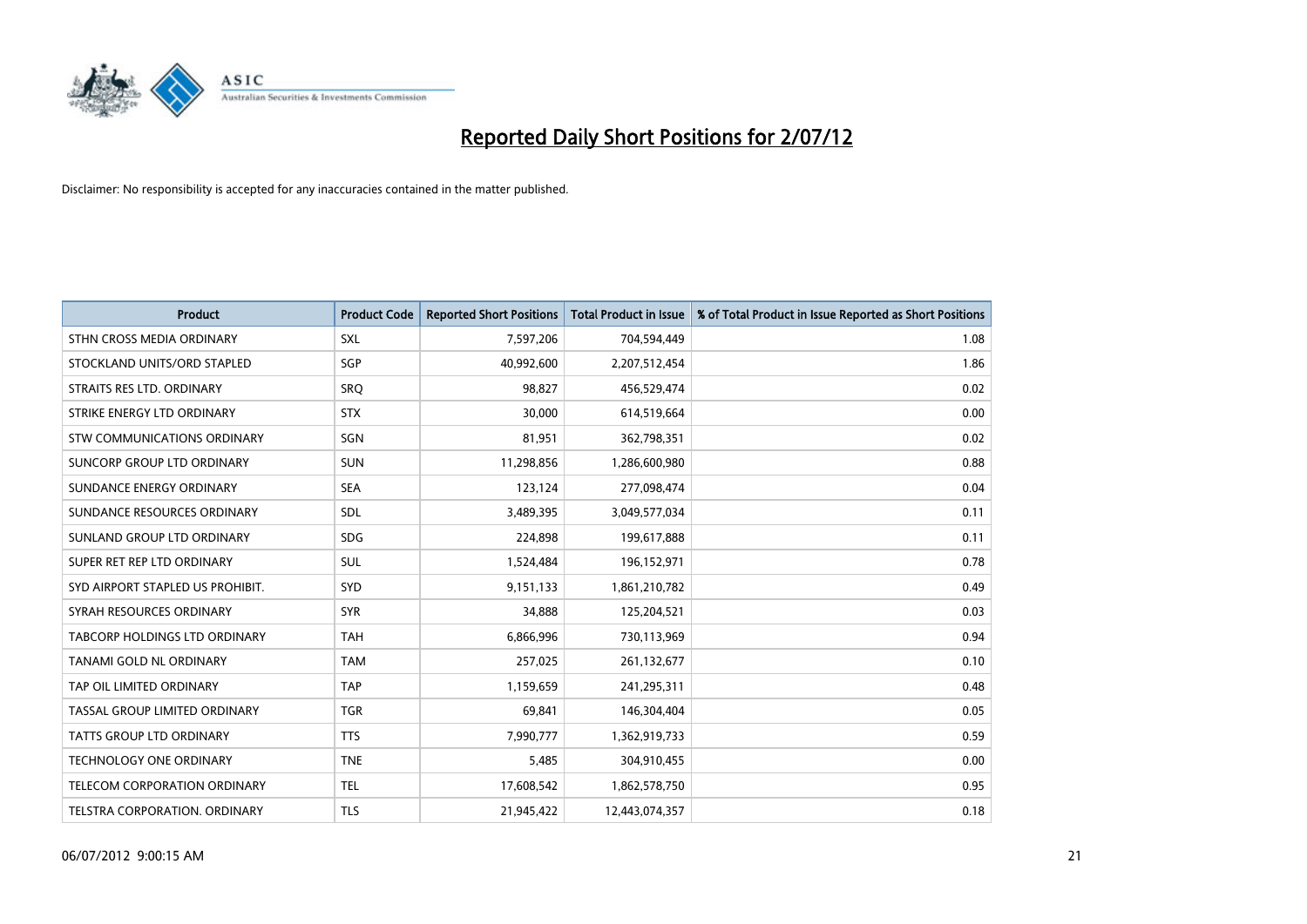

| <b>Product</b>                       | <b>Product Code</b> | <b>Reported Short Positions</b> | <b>Total Product in Issue</b> | % of Total Product in Issue Reported as Short Positions |
|--------------------------------------|---------------------|---------------------------------|-------------------------------|---------------------------------------------------------|
| TEN NETWORK HOLDINGS ORDINARY        | <b>TEN</b>          | 75,964,396                      | 1,360,536,737                 | 5.58                                                    |
| TERANGA GOLD CORP CDI 1:1            | <b>TGZ</b>          | 117,379                         | 158,155,577                   | 0.07                                                    |
| TEXON PETROLEUM LTD ORDINARY         | <b>TXN</b>          | 326,243                         | 245,039,848                   | 0.13                                                    |
| TFS CORPORATION LTD ORDINARY         | <b>TFC</b>          | 207,942                         | 279,621,829                   | 0.07                                                    |
| THAKRAL HOLDINGS GRP ORDINARY/UNIT   | <b>THG</b>          | 100                             | 585,365,014                   | 0.00                                                    |
| THE REJECT SHOP ORDINARY             | <b>TRS</b>          | 1,566,168                       | 26,071,170                    | 6.01                                                    |
| THINKSMART LIMITED ORDINARY          | <b>TSM</b>          | 175,000                         | 156,005,431                   | 0.11                                                    |
| THORN GROUP LIMITED ORDINARY         | <b>TGA</b>          | 269,849                         | 146,374,703                   | 0.18                                                    |
| TIGER RESOURCES ORDINARY             | <b>TGS</b>          | 2,202,442                       | 673,470,269                   | 0.33                                                    |
| TOLL HOLDINGS LTD ORDINARY           | <b>TOL</b>          | 13,910,861                      | 717,133,875                   | 1.94                                                    |
| TORO ENERGY LIMITED ORDINARY         | <b>TOE</b>          | 16,052                          | 1,041,936,676                 | 0.00                                                    |
| TOX FREE SOLUTIONS ORDINARY          | <b>TOX</b>          | 40,350                          | 115,246,608                   | 0.04                                                    |
| TPG TELECOM LIMITED ORDINARY         | <b>TPM</b>          | 2,138,321                       | 793,808,141                   | 0.27                                                    |
| <b>TRADE ME GROUP ORDINARY</b>       | <b>TME</b>          | 1,869                           | 395,745,510                   | 0.00                                                    |
| <b>TRANSFIELD SERVICES ORDINARY</b>  | <b>TSE</b>          | 3,038,816                       | 522,463,349                   | 0.58                                                    |
| TRANSPACIFIC INDUST. ORDINARY        | <b>TPI</b>          | 5,605,623                       | 1,578,209,025                 | 0.36                                                    |
| TRANSURBAN GROUP TRIPLE STAPLED SEC. | <b>TCL</b>          | 17,084,482                      | 1,458,321,112                 | 1.17                                                    |
| TREASURY WINE ESTATE ORDINARY        | <b>TWE</b>          | 13,670,449                      | 647,227,144                   | 2.11                                                    |
| TRIAUSMIN LIMITED ORDINARY           | <b>TRO</b>          | 29,000                          | 201,111,240                   | 0.01                                                    |
| TROY RESOURCES LTD ORDINARY          | <b>TRY</b>          | 180,078                         | 89,412,649                    | 0.20                                                    |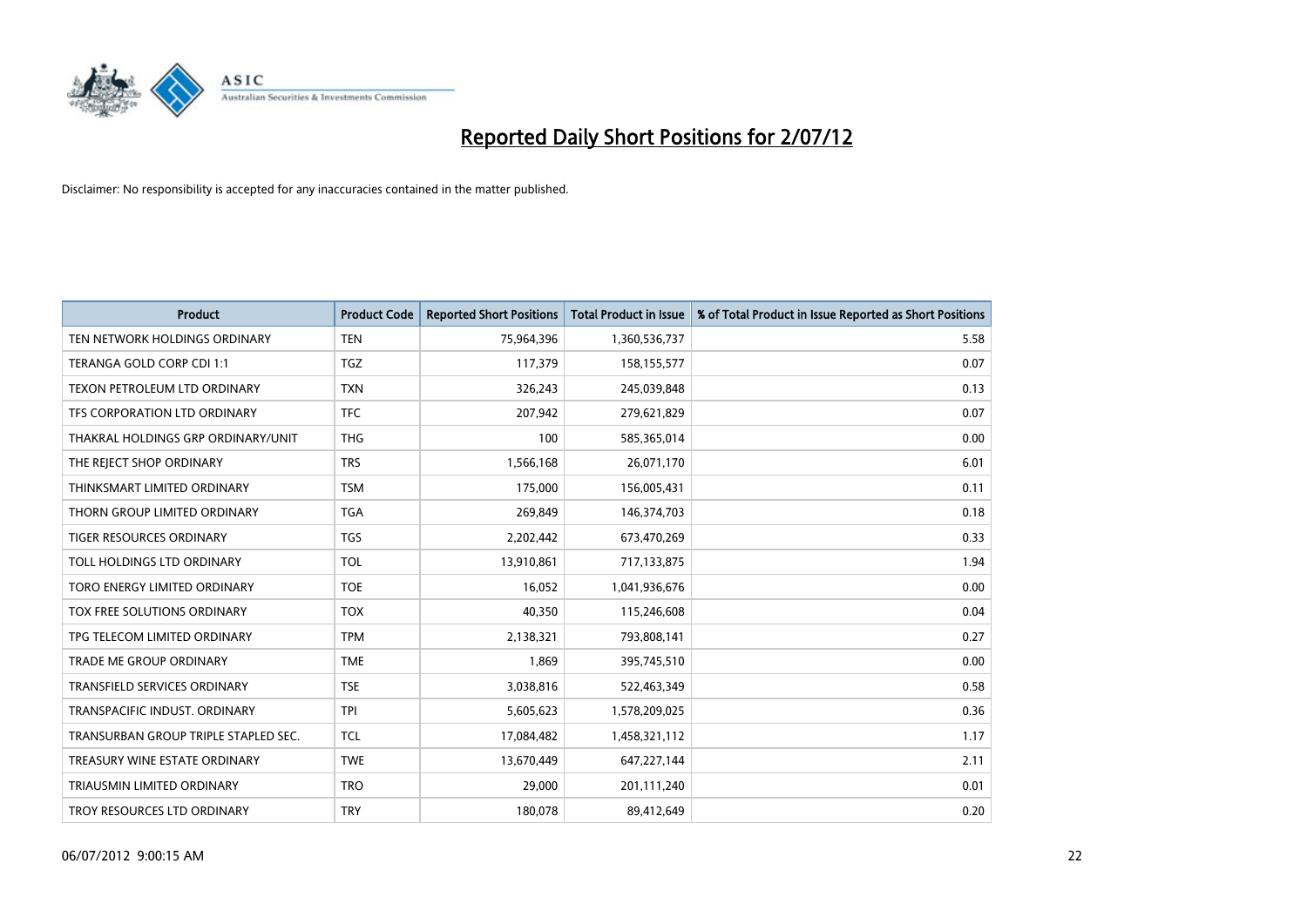

| <b>Product</b>                         | <b>Product Code</b> | <b>Reported Short Positions</b> | <b>Total Product in Issue</b> | % of Total Product in Issue Reported as Short Positions |
|----------------------------------------|---------------------|---------------------------------|-------------------------------|---------------------------------------------------------|
| UGL LIMITED ORDINARY                   | <b>UGL</b>          | 6,495,648                       | 166,315,038                   | 3.91                                                    |
| UNILIFE CORPORATION CDI 6:1            | <b>UNS</b>          | 211,168                         | 256,958,538                   | 0.08                                                    |
| UXC LIMITED ORDINARY                   | <b>UXC</b>          | 119,909                         | 305,585,913                   | 0.04                                                    |
| <b>VENTURE MINERALS ORDINARY</b>       | <b>VMS</b>          | 160,729                         | 232,468,592                   | 0.07                                                    |
| <b>VIRGIN AUS HLDG LTD ORDINARY</b>    | <b>VAH</b>          | 24,939,426                      | 2,210,197,600                 | 1.13                                                    |
| VITERRA INC CDI 1:1                    | <b>VTA</b>          | 10                              | 68,629,939                    | 0.00                                                    |
| VNGD ALL-WORLD EX-US CDI 1:1           | <b>VEU</b>          | 9,019                           | 990,776                       | 0.91                                                    |
| WAH NAM INT HLDG LTD ORDINARY          | <b>WNI</b>          | 91,872                          | 7,175,039,665                 | 0.00                                                    |
| <b>WATPAC LIMITED ORDINARY</b>         | <b>WTP</b>          | 462,682                         | 184,332,526                   | 0.25                                                    |
| <b>WDS LIMITED ORDINARY</b>            | <b>WDS</b>          | $\overline{7}$                  | 144,740,614                   | 0.00                                                    |
| WEBIET LIMITED ORDINARY                | WEB                 | 210,193                         | 71,065,929                    | 0.30                                                    |
| <b>WESFARMERS LIMITED ORDINARY</b>     | <b>WES</b>          | 17,314,427                      | 1,006,504,883                 | 1.72                                                    |
| WESFARMERS LIMITED PARTIALLY PROTECTED | <b>WESN</b>         | 1,395,300                       | 150,567,279                   | 0.93                                                    |
| <b>WESTERN AREAS NL ORDINARY</b>       | <b>WSA</b>          | 7,399,149                       | 179,735,899                   | 4.12                                                    |
| WESTERN DESERT RES. ORDINARY           | <b>WDR</b>          | 595,943                         | 234,819,203                   | 0.25                                                    |
| WESTFIELD GROUP ORD/UNIT STAPLED SEC   | <b>WDC</b>          | 6,897,449                       | 2,267,603,504                 | 0.30                                                    |
| WESTFIELD RETAIL TST UNIT STAPLED      | <b>WRT</b>          | 44,328,409                      | 3,054,166,195                 | 1.45                                                    |
| WESTPAC BANKING CORP ORDINARY          | <b>WBC</b>          | 56,896,482                      | 3,055,175,554                 | 1.86                                                    |
| WHITE ENERGY COMPANY ORDINARY          | <b>WEC</b>          | 2,124,700                       | 322,974,494                   | 0.66                                                    |
| WHITEHAVEN COAL ORDINARY               | <b>WHC</b>          | 10,684,960                      | 1,013,190,387                 | 1.05                                                    |